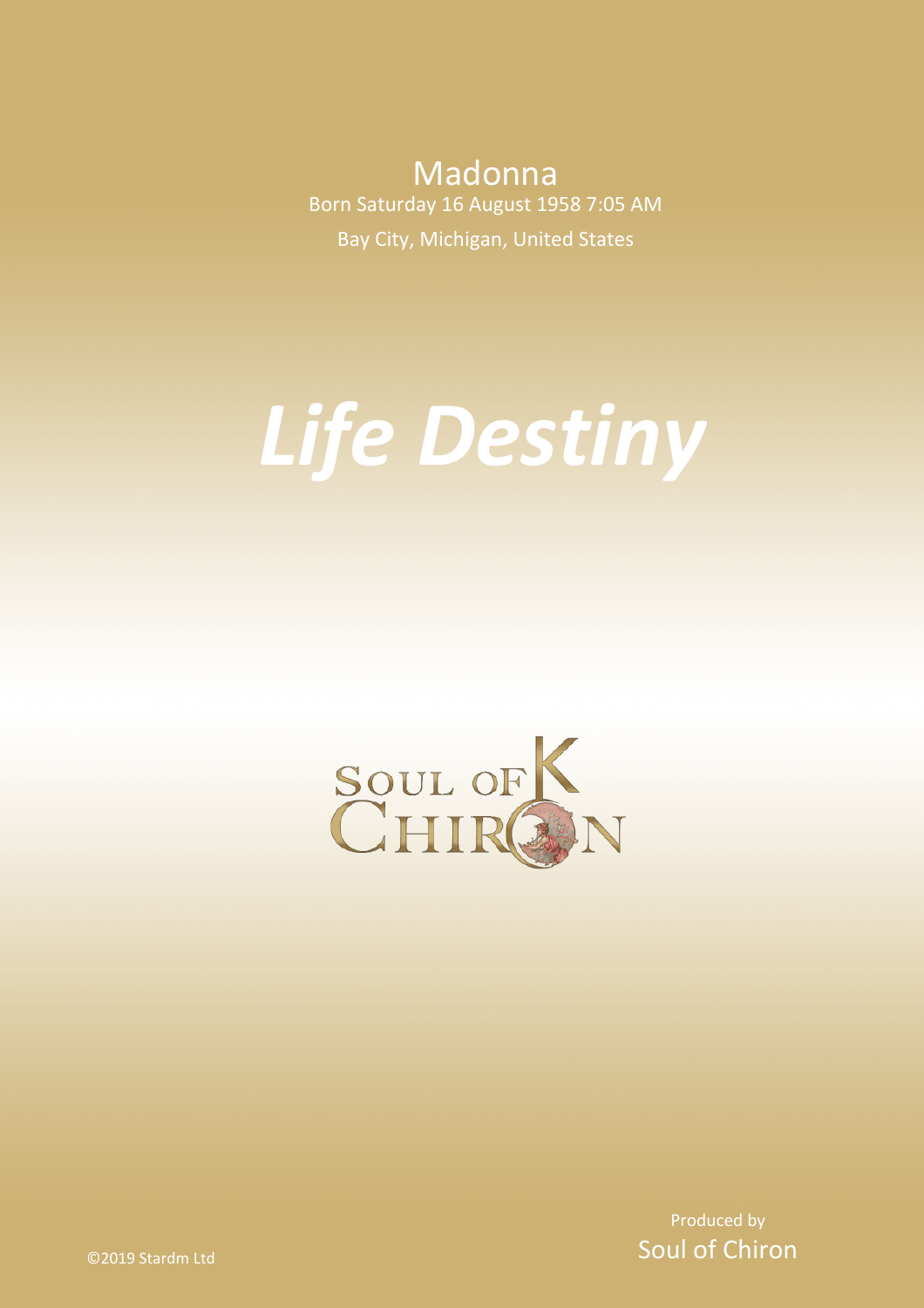

Madonna Born Saturday 16 August 1958 Local Time 07:05 AM Universal Time 12:05 PM Bay City, Michigan, United States Long:83°53'W Lat:43°35'N

Geocentric Tropical Placidus True Node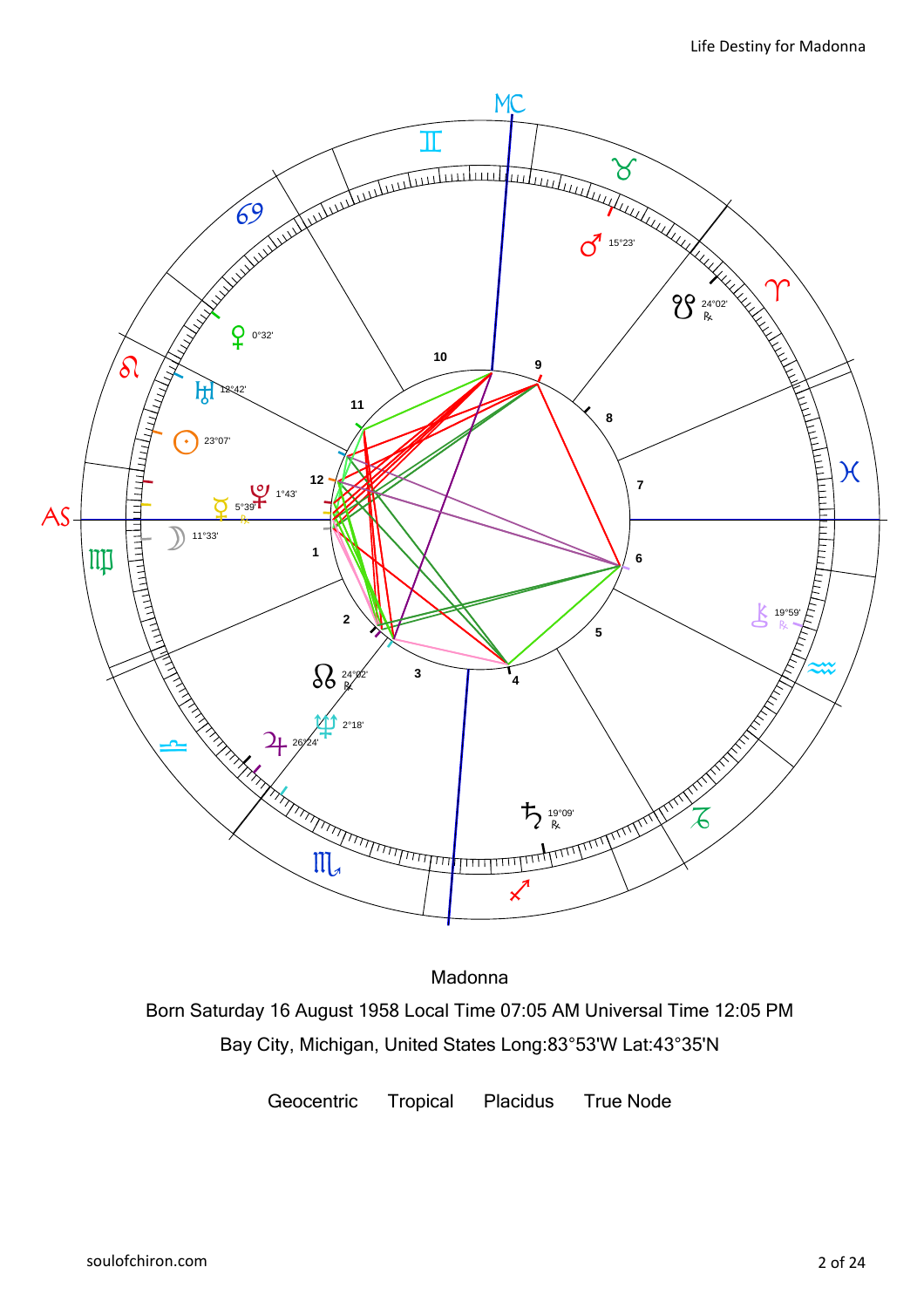|                       | Planet/Point  |                       | Sign          | Element | <b>Modality</b> | Position | <b>House</b>    |
|-----------------------|---------------|-----------------------|---------------|---------|-----------------|----------|-----------------|
| $(\cdot)$             | Sun           | $\delta\Omega$        | Leo           | Fire    | Fixed           | 23°07'   | 12th            |
| $\mathcal{Y}$         | Moon          | Щ                     | Virgo         | Earth   | Mutable         | 11°33'   | 1st             |
| ቖ្                    | Mercury       | ЩI                    | Virgo         | Earth   | Mutable         | 5°39' R  | 12th            |
| ¥                     | Venus         | $\delta\wr$           | Leo           | Fire    | Fixed           | 0°32'    | 11th            |
| ර                     | Mars          | ୪                     | <b>Taurus</b> | Earth   | Fixed           | 15°23'   | 9th             |
| 27                    | Jupiter       | یمی                   | Libra         | Air     | Cardinal        | 26°24'   | 2nd             |
| $\bm{\mathit{t}}_{2}$ | Saturn        | $\measuredangle$      | Sagittarius   | Fire    | Mutable         | 19°09' R | 4th             |
| ਮ੍ਹਿ                  | <b>Uranus</b> | $\delta\!0$           | Leo           | Fire    | Fixed           | 12°42'   | 12th            |
| Ψ                     | Neptune       | $\prod_{\mathcal{A}}$ | Scorpio       | Water   | Fixed           | 2°18'    | 3rd             |
| $\mathfrak{P}$        | Pluto         | Щ                     | Virgo         | Earth   | Mutable         | 1°43'    | 12th            |
| AS                    | Ascendant     | ЩI                    | Virgo         | Earth   | Mutable         | 8°15'    | $\sim$          |
| MC                    | MidHeaven     | Ш                     | Gemini        | Air     | Mutable         | 3°45'    | $\sim$          |
| $\delta$              | North Node    | کا                    | Libra         | Air     | Cardinal        | 24°02' R | 2 <sub>nd</sub> |
| Š                     | Chiron        | $\widetilde{\sim}$    | Aquarius      | Air     | Fixed           | 19°59' R | 6th             |

### Planetary Positions

### House Cusp Positions

| House           | Sign                  | Position | House | Sign                       | Position |
|-----------------|-----------------------|----------|-------|----------------------------|----------|
| 1st             | Щ                     | 8°15'    | 7th   | $\chi$                     | 8°15'    |
| 2 <sub>nd</sub> | $\equiv$              | 1°29'    | 8th   | $\bm{\gamma}$              | 1°29'    |
| 3rd             | $\mathfrak{m}_{\ast}$ | 0°06'    | 9th   | $\boldsymbol{\mathcal{S}}$ | 0°06'    |
| 4th             |                       | 3°45'    | 10th  | π                          | 3°45'    |
| 5th             | $\mathcal{Z}$         | 8°57'    | 11th  | 69                         | 8°57'    |
| 6th             | $\approx$             | 10°56'   | 12th  | ଧ                          | 10°56'   |

| <b>Element Emphasis - Total Points</b> |  |
|----------------------------------------|--|
|                                        |  |

### Modality Emphasis - Total Points

|  |  | Air Fire Earth Water Cardinal Fixed Mutable |  |
|--|--|---------------------------------------------|--|
|  |  | 4 10 15 1 2 12 16                           |  |

### Planetary Weight Point System

| Sun & Moon            | 4 points each | Uranus, Neptune & Pluto        | 1 point each |
|-----------------------|---------------|--------------------------------|--------------|
| Mercury, Venus & Mars | 3 points each | <b>Ascendant (Rising Sign)</b> | 4 points     |
| Jupiter & Saturn      | 2 points each | Midheaven                      | 2 points     |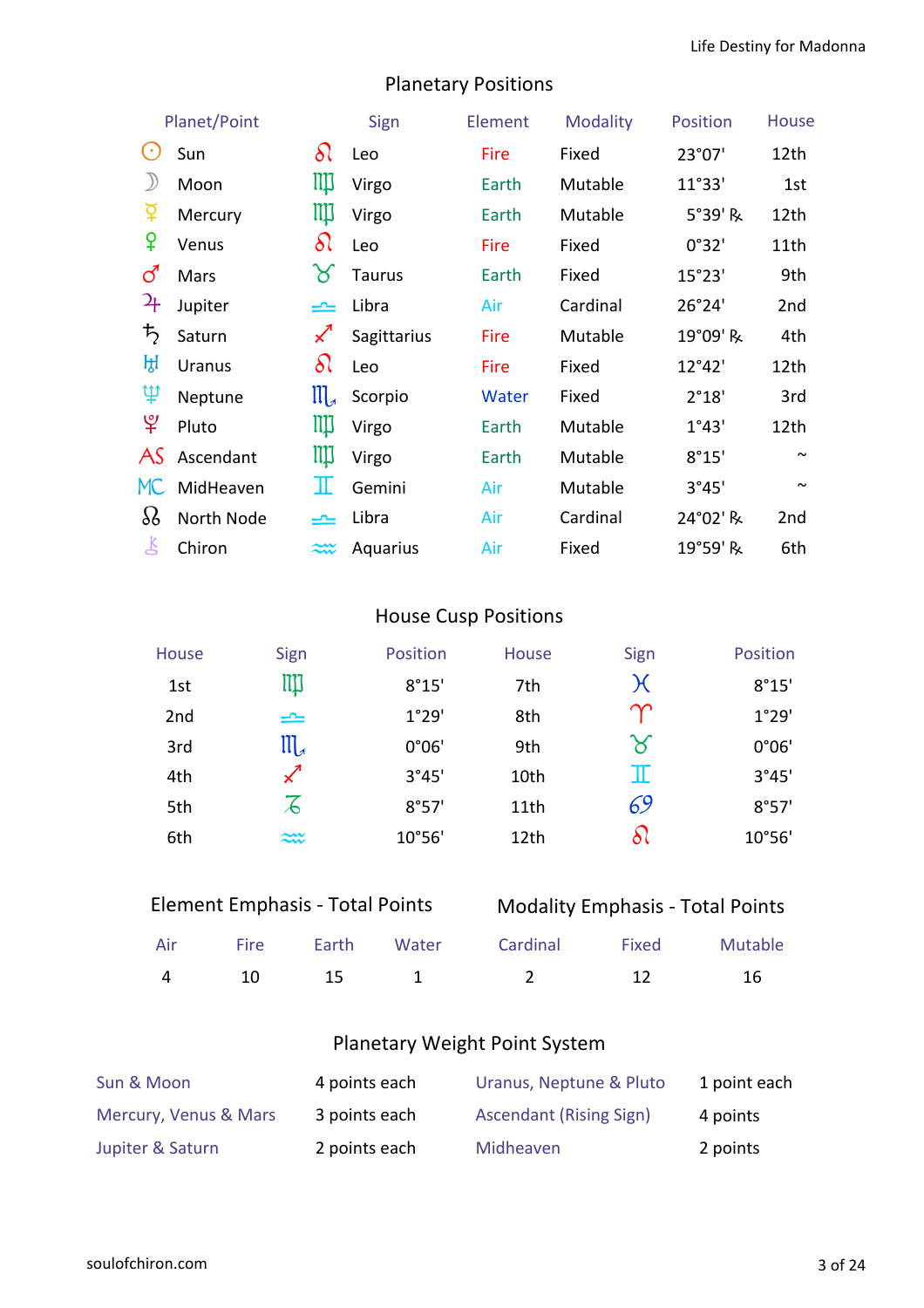

| <b>Sun Squares Mars</b><br>Sun Sextiles Jupiter<br><b>Sun Trines Saturn</b> |
|-----------------------------------------------------------------------------|
|                                                                             |
|                                                                             |
|                                                                             |
| Sun Sextiles North Node                                                     |
| Sun Opposes Chiron                                                          |
| <b>Moon Conjuncts Mercury</b>                                               |
| <b>Moon Trines Mars</b>                                                     |
| Moon Semisquare Jupiter                                                     |
| Moon Squares Saturn                                                         |
| Moon Semisextile Uranus                                                     |
| <b>Moon Conjuncts Ascendant</b>                                             |
| Moon Squares MidHeaven                                                      |
| <b>Mercury Sextiles Neptune</b>                                             |
| <b>Mercury Conjuncts Pluto</b>                                              |
| <b>Mercury Conjuncts Ascendant</b>                                          |
| Mercury Squares MidHeaven                                                   |
| Venus Squares Jupiter                                                       |
| <b>Venus Squares Neptune</b>                                                |
| Venus Semisextile Pluto                                                     |
| <b>Venus Sextiles MidHeaven</b>                                             |
| Venus Squares North Node                                                    |
|                                                                             |

### Planet Aspect List

| ර                     |          | AS            | <b>Mars Trines Ascendant</b>       |
|-----------------------|----------|---------------|------------------------------------|
| <b>ි</b>              | п        | Å             | Mars Squares Chiron                |
| 4                     | đ        | Ψ             | Jupiter Conjuncts Neptune          |
| $\mathbf{a}_\text{F}$ | đ        | B             | Jupiter Conjuncts North Node       |
| $\overline{a}$        | Λ        | Ŗ             | Jupiter Trines Chiron              |
| $\bm{\ddot{5}}$       | Λ        | ਸ਼੍ਰਿ         | <b>Saturn Trines Uranus</b>        |
| $\frac{1}{2}$         | $\angle$ | Ψ             | Saturn Semisquare Neptune          |
| ち                     | $\ast$   | Ľ             | <b>Saturn Sextiles Chiron</b>      |
| ਸ਼੍ਰ                  | ൙        | $\mathbf{k}$  | <b>Uranus Opposes Chiron</b>       |
| Ψ.                    | ⋇        | ょ             | <b>Neptune Sextiles Pluto</b>      |
| Ψ                     | $\pi$    | <b>MC</b>     | Neptune Quincunx MidHeaven         |
| ೪                     |          | d AS          | Pluto Conjuncts Ascendant          |
| ¥                     | п        | <b>MC</b>     | Pluto Squares MidHeaven            |
| AS đ                  |          | $\mathcal{D}$ | <b>Ascendant Conjuncts Moon</b>    |
| AS                    | $\Delta$ | ୍ତୁ           | <b>Ascendant Conjuncts Mercury</b> |
| AS                    | п        | MC.           | Ascendant Squares MidHeaven        |
| AS                    | $\prime$ | ℅             | Ascendant Semisquare North Node    |
| $MC$ $\Pi$            |          | ₽             | MidHeaven Squares Mercury          |
| MC *                  |          | ୍ରହ           | MidHeaven Sextiles Venus           |
| MC $\pi$              |          | ழ             | MidHeaven Quincunx Neptune         |
| MC .                  |          | ¥.            | MidHeaven Squares Pluto            |
| МC                    | п        | AS            | MidHeaven Squares Ascendant        |

### $\mathcal{R} \triangleq \mathcal{S}$  North Node Trines Chiron

 $\vec{C}$   $\Box$   $\overline{k}$  Mars Squares Uranus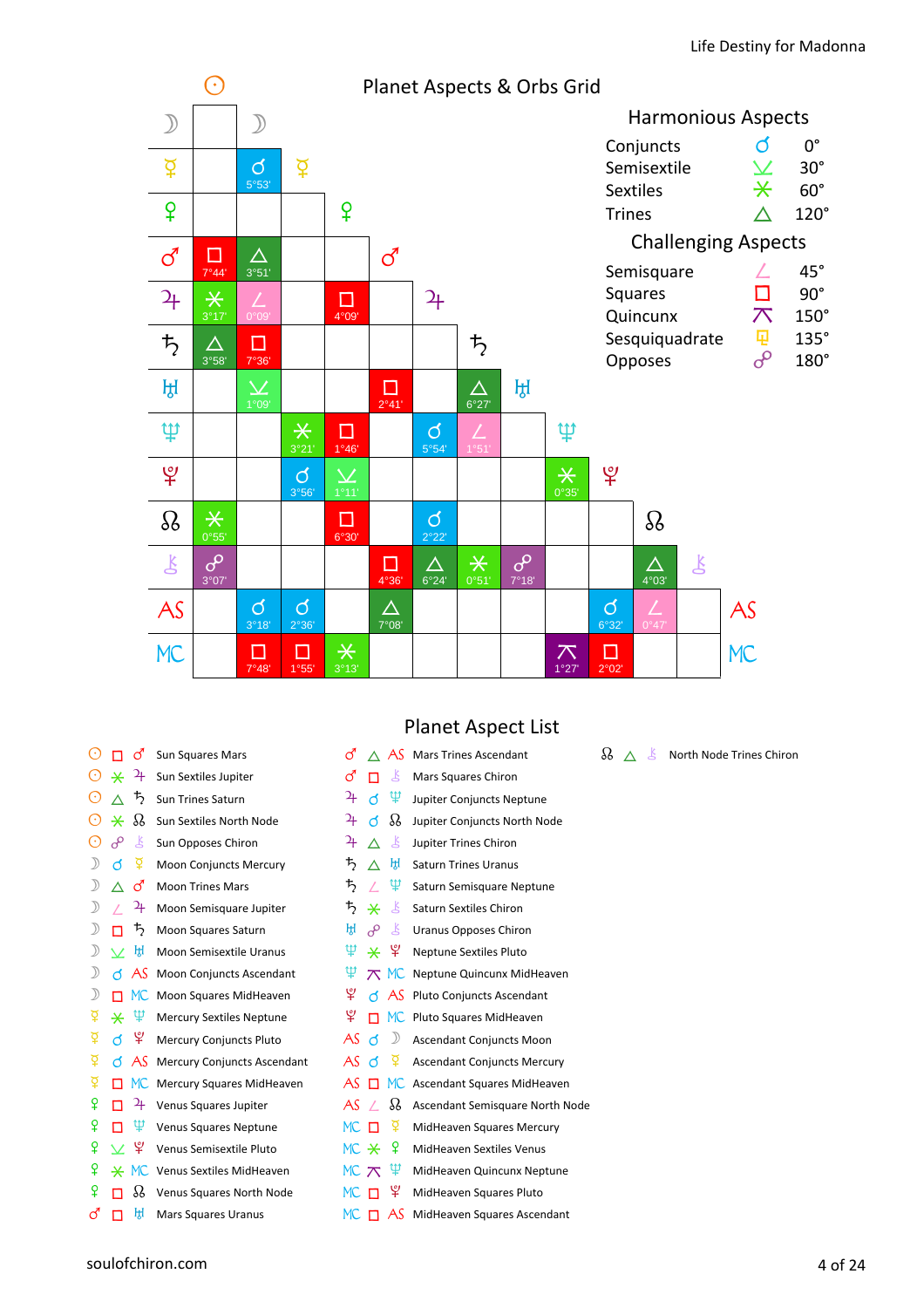### **Life Destiny**

Hi Madonna,

Welcome to your Life Destiny, please check the birth details are correct. This report provides an assessment of your personality and character development by interpreting the different parts of your birth chart.

Your birth chart represents a map of the solar system for the exact time and place of your birth, it's a blueprint of your personality and represents a set of potentials, with the contents being added through the experiences of life.

Most people are aware of the Sun's zodiac sign that they were born under, however, it's not only the Sun sign that exerts a powerful influence over the birth chart and character. The Rising Sign, the Moon, the planets, the angles they form to each other, called 'aspects', their zodiac sign and house positions also play an important role.

As you read through this analysis, you will occasionally notice that contradictory information may be given. This is to be expected, as each individual's character is extremely complex. For example, at times we can be aggressive and confident, and at other times withdrawn and moody. And if planetary patterns seem to be repeated time and time again, that's because the analysis is focusing on a particular and very important strength or weakness within your character.

The birth chart is comprised of three basic factors.

1. The Planetary Aspects (angles) formed between the Sun, Moon and planets, as seen from the Earth, are represented by the lines in the centre of your chart and the intensity is indicated by the number of stars each aspect is given in the report.

2. Each planet is located in a particular Sign of the Zodiac. The symbols for each Zodiac Sign are placed around the edge of the birth chart, Aries, Taurus, Gemini, Cancer, Leo, Virgo, Libra, Scorpio, Sagittarius, Capricorn, Aquarius, and Pisces.

3. Each planet is also located in a particular House, numbered 1 to 12 in the birth chart.

How the planetary positions of your birth chart relate to each other are interpreted on the following pages outlining your potential development. Your birth chart, is indeed unique, although many people may have, for instance Mars in Scorpio, or Venus in Capricorn, and hence have certain traits in common, the number of ways in which the three factors of Planetary Aspects, Zodiac Signs and Houses can be combined is infinite.

The 'Aspects' are given a Star Rating from one to five to show their relative importance in the Profile. To the right of each pair of 'aspect' symbols is a group of five stars the more stars there are the more important the connection.

### **Madonna's character**

### **Madonna's thoughtfulness**

#### Air element weak

You need to develop and maintain your powers of self-expression and perception. Not that these faculties don't function, but you tend sometimes to let them slide and therefore, your capacity for insight and awareness can become subdued and clouded.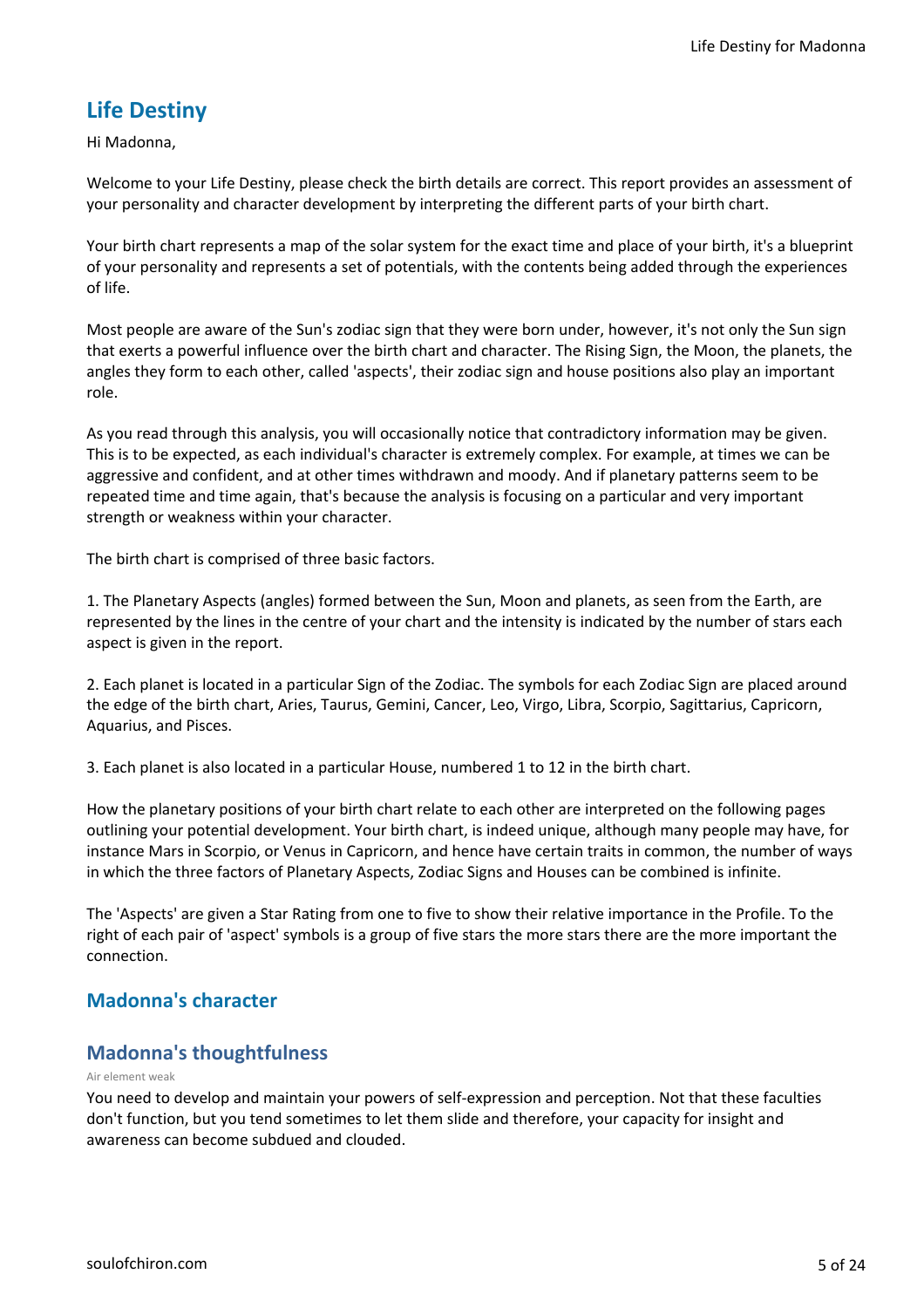### **Madonna's dependability**

#### Earth element strong

You are solid and dependable, having perseverance and staying power. You can endure situations, far longer than most, determined to see them through to the end. In fact, you often have the end in sight even before you begin. You are strongly sensual, in the sense of needing to feel the physical proof of things. That is, 'what can't be touched isn't real'. This applies equally to intellectual concepts, you like abstractions to be explained and made understandable in a logical, practical, way. When they are not, you can show your objection by becoming stubborn and uncooperative.

### **Madonna's emotions**

#### Water element weak

You might find it difficult at times to relate to, and appreciate, others on an emotional and instinctive level. This may also apply to your experience of your own inner life. Try to maintain a more permanent sensitivity towards your own and others feelings.

### **Madonna's temperament**

### **Madonna's capabilities**

#### Cardinal modality weak

You might at times lack that old get-up-and-go when action and initiative are called for. Therefore, you may find that you function best in already established surroundings, or when you are being managed by others.

### **Madonna's adaptability**

#### Mutable element strong

You have a many-sided, even complex, psychology. This is reflected by your correspondingly erratic and nervous temperament. Your desire for, and pursuit of, change and variety may give you a reputation for instability and novelty-seeking.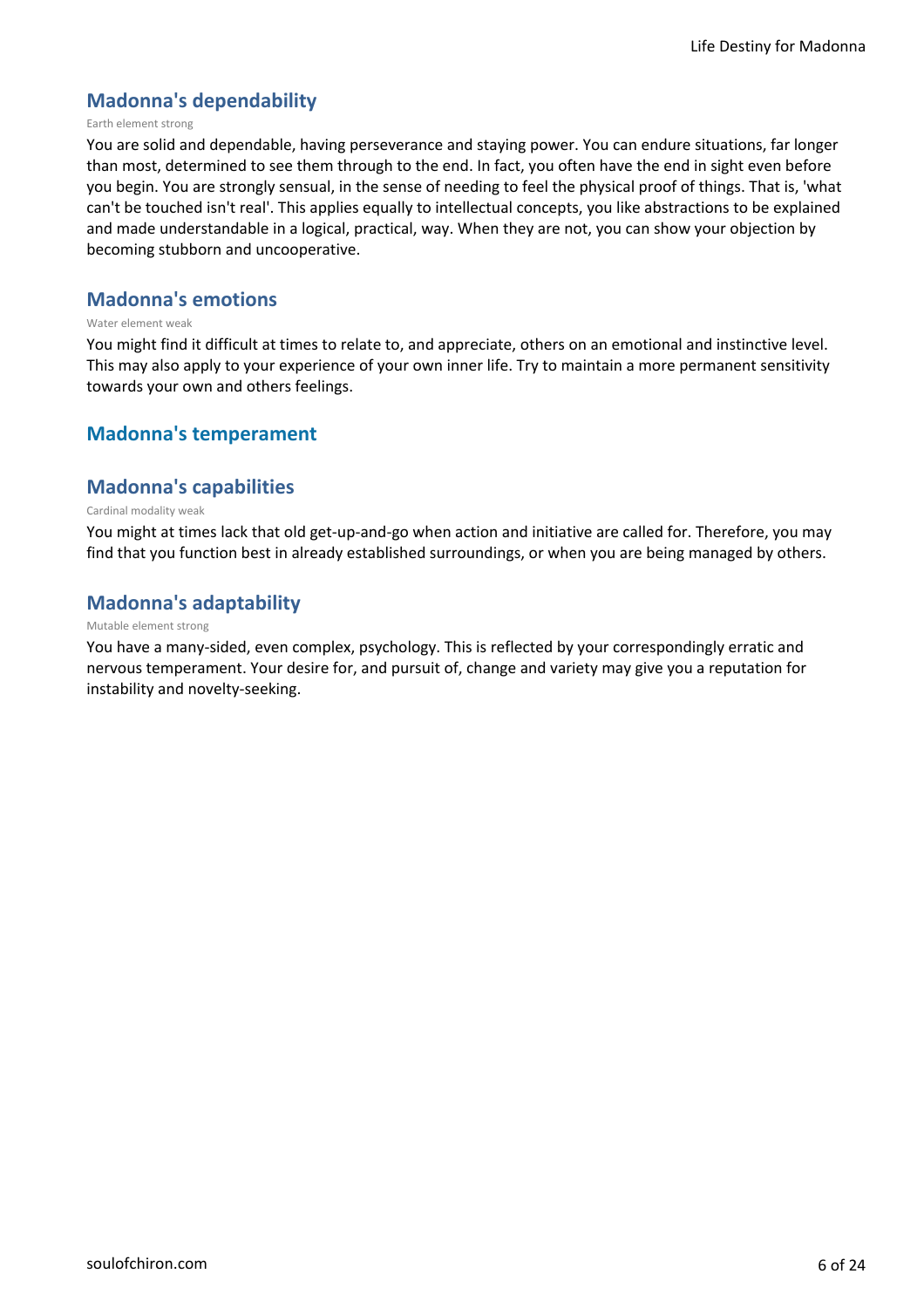$AS \circ D$ 

 $AS \circ \nabla$ 

### **Ascendant – How Others See You**

The Ascendant represents the area of life concerned with your sense of self-identity, your personal appearance and the impression you give to others and how you are perceived by them.

### **Self-identity**  $\qquad \qquad \Delta \text{SIP}$

#### Virgo rising

Efficient and well ordered, no detail is overlooked, with perfection being your goal. Nevertheless, if you can keep excessive nervous energy under control, then a great deal could be achieved throughout your life.

#### Ascendant Conjuncts Moon **Chameleon ★★★☆☆**

You present a changing face to the world, sometimes understanding and sensitive, sometimes moody and irritable. However you are acutely aware of what others are feeling and respond instinctively to their moods. But at times this will leave you unsure about your own feelings.

You like to project a caring image, to make others feel secure and protect them from the world. Family and friends will come to you when they are in need of help and support and this in turn helps you feel needed and secure, but take care not to force help and advice when it's not required.

Ascendant Conjuncts Mercury Tolerance  $\star\star\star\star$ 

You have a lively intellect and you're interested in any piece of information that comes your way. You have a desire to learn as much as you can about the world, but you may have difficulty in being objective about what you learn, selecting only the information that is personally useful to you, or that fits in with your way of perceiving things.

You're not afraid to express your opinions, but occasionally you'll need to be tolerant of other people's opinions, which may be just as valid from their own point of view.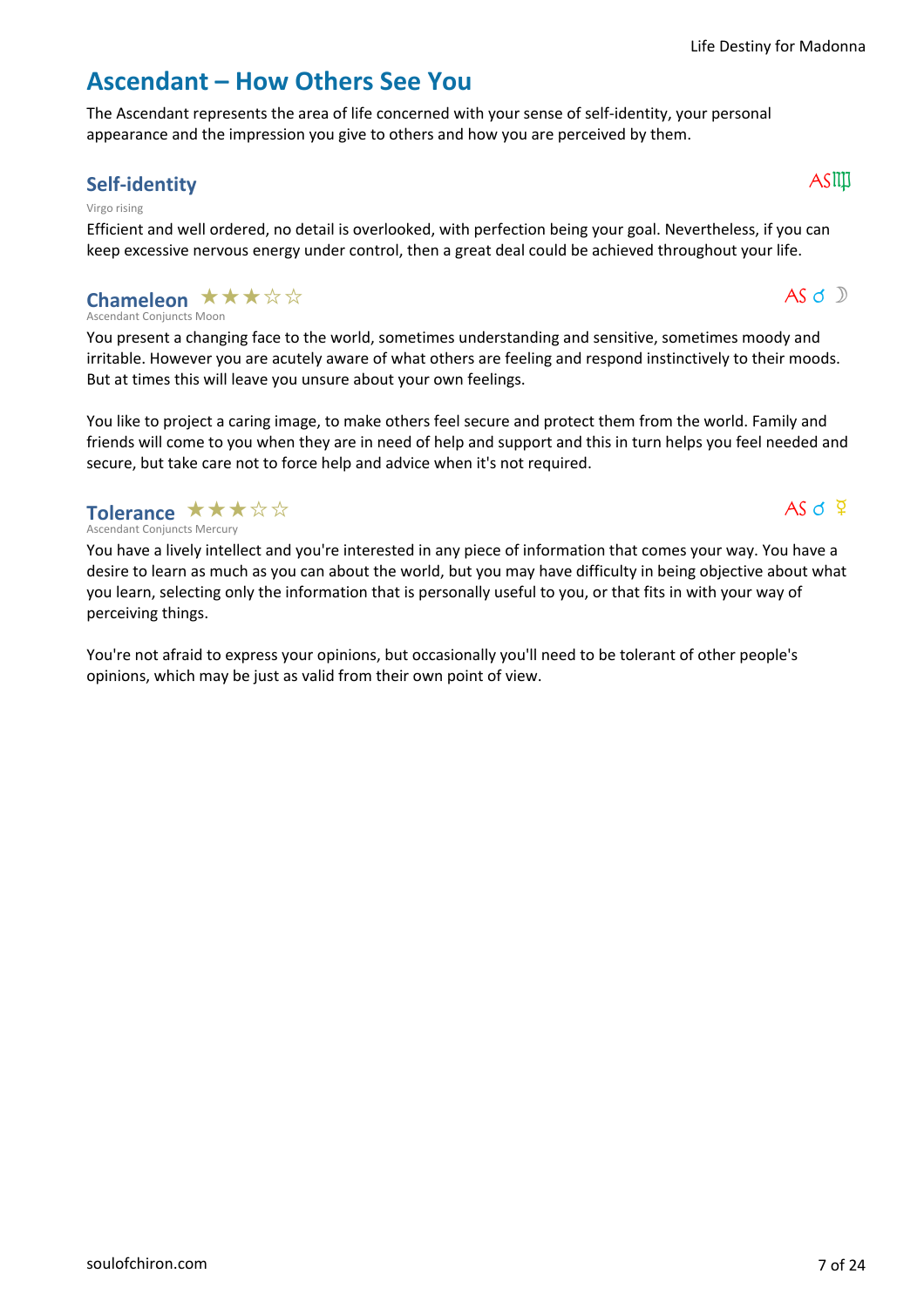### **Sun - Willpower**

The Sun represents your essential self, the focus of your being, indicating what you are striving to become as an individual.

### **Vitality** and  $\overline{\text{O}}$   $\delta$

#### Sun in Leo

Your basic nature is proud and generous, with a love of dramatic gestures. You have an innate loyalty and warmth and are generous and affectionate to those you love. You have a need to express yourself creatively and to be accepted for yourself.

You have the strength and determination to achieve your aims, once you have decided what they are. Your willpower is generally strong and once you have set your mind on a course of action you can carry it out with great enthusiasm. However, you'll also need to beware of a tendency to become fixed and dogmatic in your opinions, occasionally being rather intolerant of other people's faults and shortcomings. This arises from your intolerance of your own faults and shortcomings. You may refuse to acknowledge them, or if you do, refuse to live with them. Expecting perfection of yourself leads you to expect perfection in others.

### Twelfth House – Surrender and Seclusion

The twelfth house represents surrendering to forces that are beyond your control, a higher power or ideal, greater self-understanding and spiritual goals. Institutions such as hospitals and prisons, where many people end up if the self-surrender described above is overdone, or made to the wrong ideals.

### **Self expression**

#### Sun in the 12th House

You're aware that your conscious self is only part of your total being and that below the surface is a more spiritual dimension. You're very sensitive to the atmosphere and feelings that surround you and this may manifest as some form of psychic ability. You would certainly benefit from some form of meditation that allows you to get in touch with the deeper levels of your mind.

### Impatient \*\*\*\*\*

Sun Squares Mars

You have a great deal of energy and drive and can work hard for long periods. However, when things don't happen to go your way, you can over-react and occasionally take your frustration out on friends, family and colleagues.

You're also impatient with any kind of restriction on your freedom, liking to do what you want when you want. But without the occasional compromise, this could inevitably cause conflicts.

Having said all this, this aspect also gives a tremendous drive to succeed in whatever it is you have set your heart on and a tireless energy that will eventually get you to your goal.

#### Sextiles Juniter **Optimism ★☆☆☆☆**

You have a sense of optimism and faith in life that will tend to offset any other pessimistic or depressive influences. No matter how difficult things may seem on the surface, you always feel that you'll pull through in the end.

You'll need to find some form of philosophy or religious system that will help you to understand the meaning of your experiences. You have a desire to learn as much as you can about the world and to expand your horizons through the accumulation of knowledge.

 $O$ 12<sup>th</sup>

# $\odot$   $\star$  4

 $O \Pi d$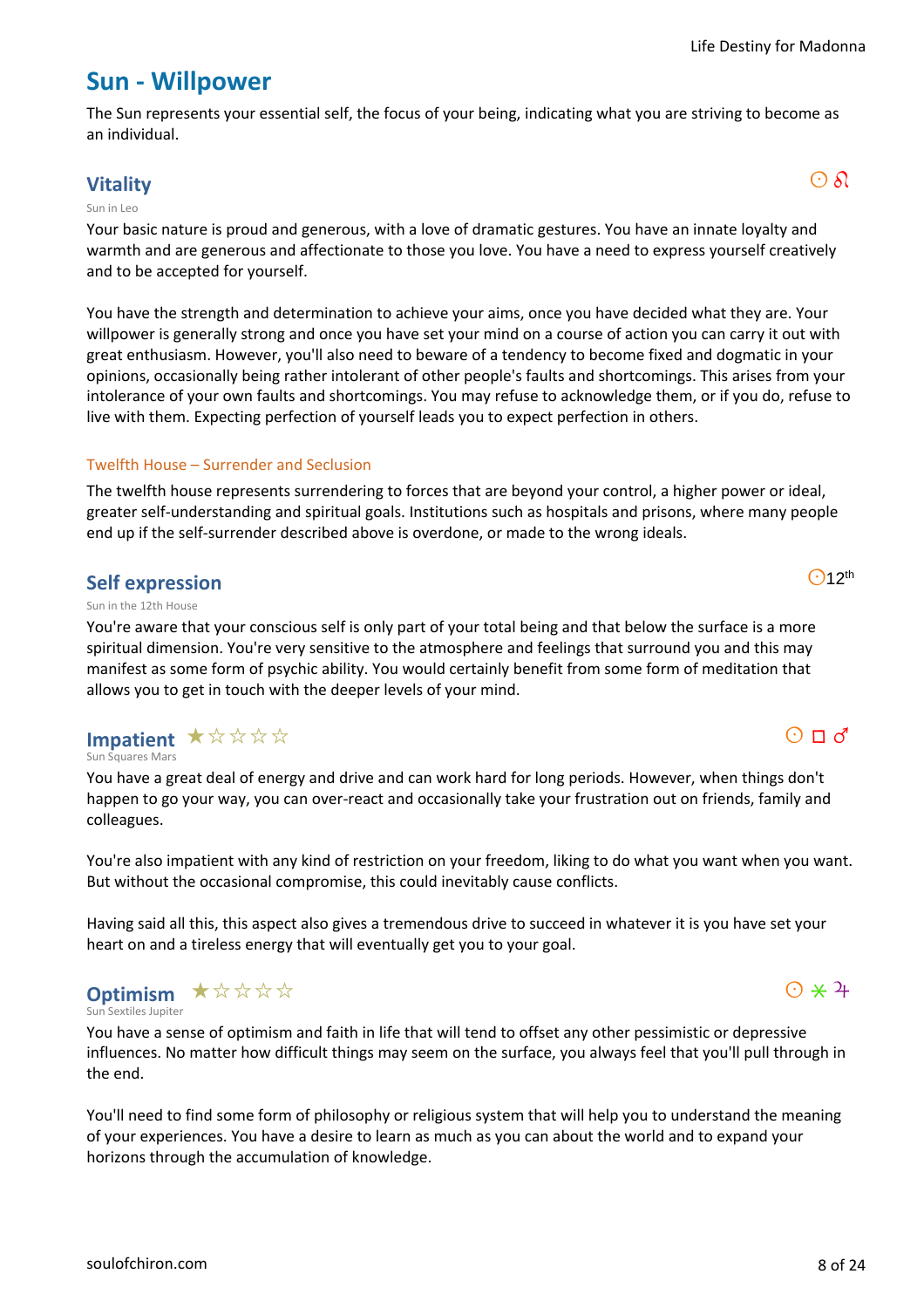### Sun Trines Saturn **Determined**  $\star \star \star \star \star$

 $0 \triangle 5$ 

You're able to work towards your goals with persistence, determination and self-discipline. You have ambition, but you don't feel the need to step on others in order to succeed. Because of this, others will be prepared to help you on your way because they won't feel threatened. You're able to handle responsibility and turn difficult situations into creative opportunities.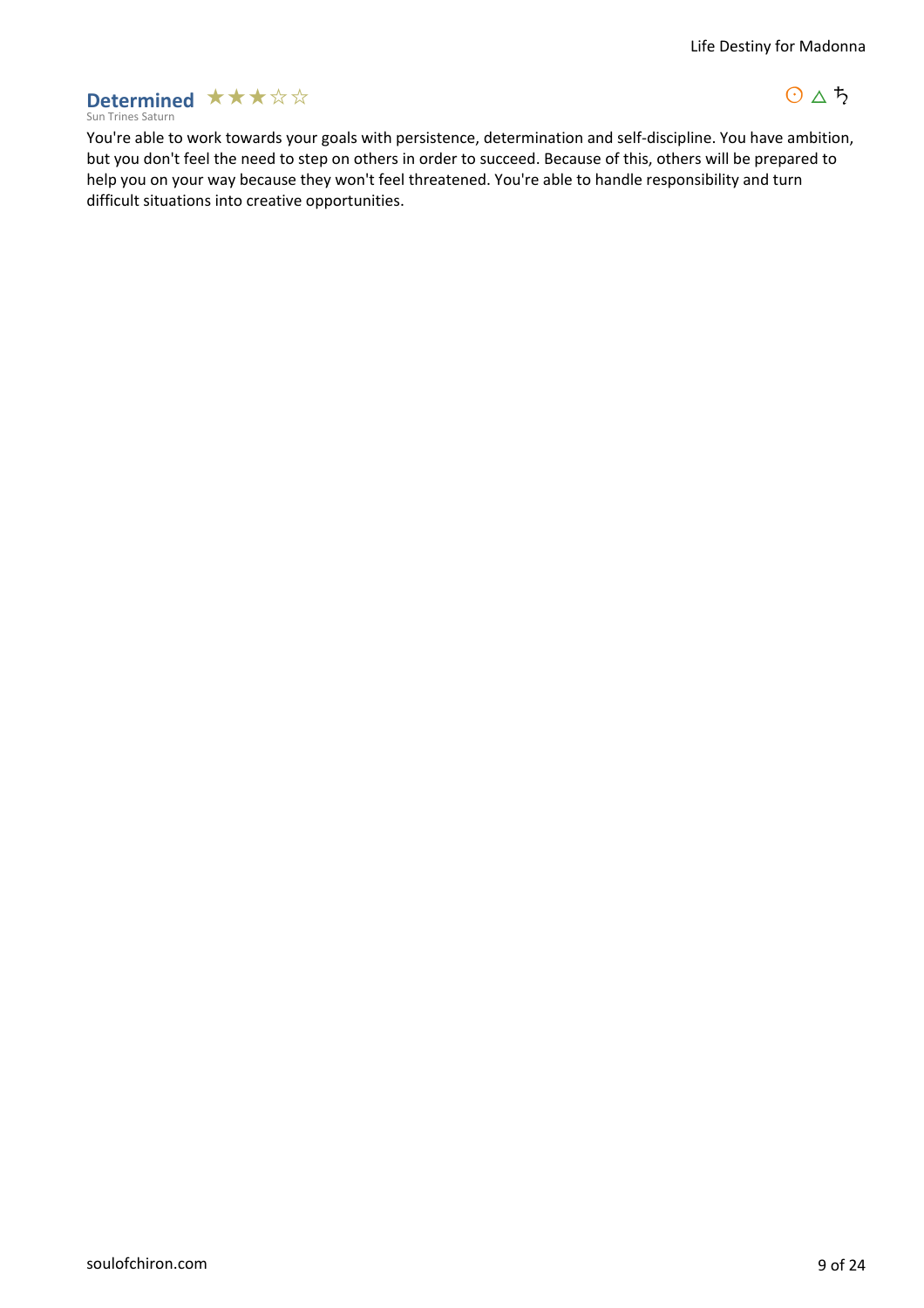# **Moon - Habitual Feelings**

The Moon represents the emotional and compassionate side of your nature and your immediate emotional reaction to life's pleasures and problems, indicating the attitudes that were instilled in early childhood.

### **Habits** s 6  $\mathbb{D}$  iii) and the contract of  $\mathbb{D}$  iii) and  $\mathbb{D}$  iii) and  $\mathbb{D}$  iiii) and  $\mathbb{D}$  iiiii

### Moon in Virgo

You have an instinctive need to help others. You should also have a fine sense of discrimination and a strong analytical ability. For example, you have a natural ability to separate a problem or situation into its component parts, and then see how they relate to each other. In this way you can be of help to others.

However, there may also occasionally be a tendency to worry too much, or to be overly critical if others don't come up to your perfectionist standards. You're a naturally tidy person, but this can be taken to extremes. In your domestic and emotional life, you may be rather conventional, probably as a result of your childhood experience of your mother.

### First House – Self Identity and Natural Impulse

The first house represents the area of life concerned with your sense of self identity, your personality type; how you impact on others, your destiny in the making, personal appearance, temperament and manner, ethical and personal viewpoint, as well as natural impulse.

### **Attitudes, emotions and specific needs**

### Moon in the 1st House

You'll generally be seen as kind and sympathetic, the kind of person to whom people can turn to pour out their problems. You'll also be very sensitive to the atmospheres around you but at times, with your naturally receptive nature, you may have difficulty in separating your own moods and emotions from those you have picked up from your surroundings.

# Emotional uncertainty  $\star\star\star\star\star$

Moon Conjuncts Mercury

You have a strong imagination. You're able to absorb information quickly and therefore learning comes fairly easy to you.

However, your emotions may at times overrule your common sense, clouding your thinking and making it difficult for you to be rational and think clearly. At other times you may think too heavily about what should simply be experienced as an emotion. Try to achieve a balance between the two. The best thing to do is to go with the flow, go with how you feel.

### Emotional understanding  $\star \star \star \star \star$

### Moon Trines Mars

You're generally tolerant of other people's shortcomings. You're also able to keep going even through periods of emotional upheaval as your relentless energy should provide an emotional strength and a determination to see things through.

This same quality enables you to give emotional support to friends when they're going through difficult times and you may find yourself being sought out for the understanding and strength that you have developed as a result of dealing with your own difficulties in the past.





 $D$  d  $\Phi$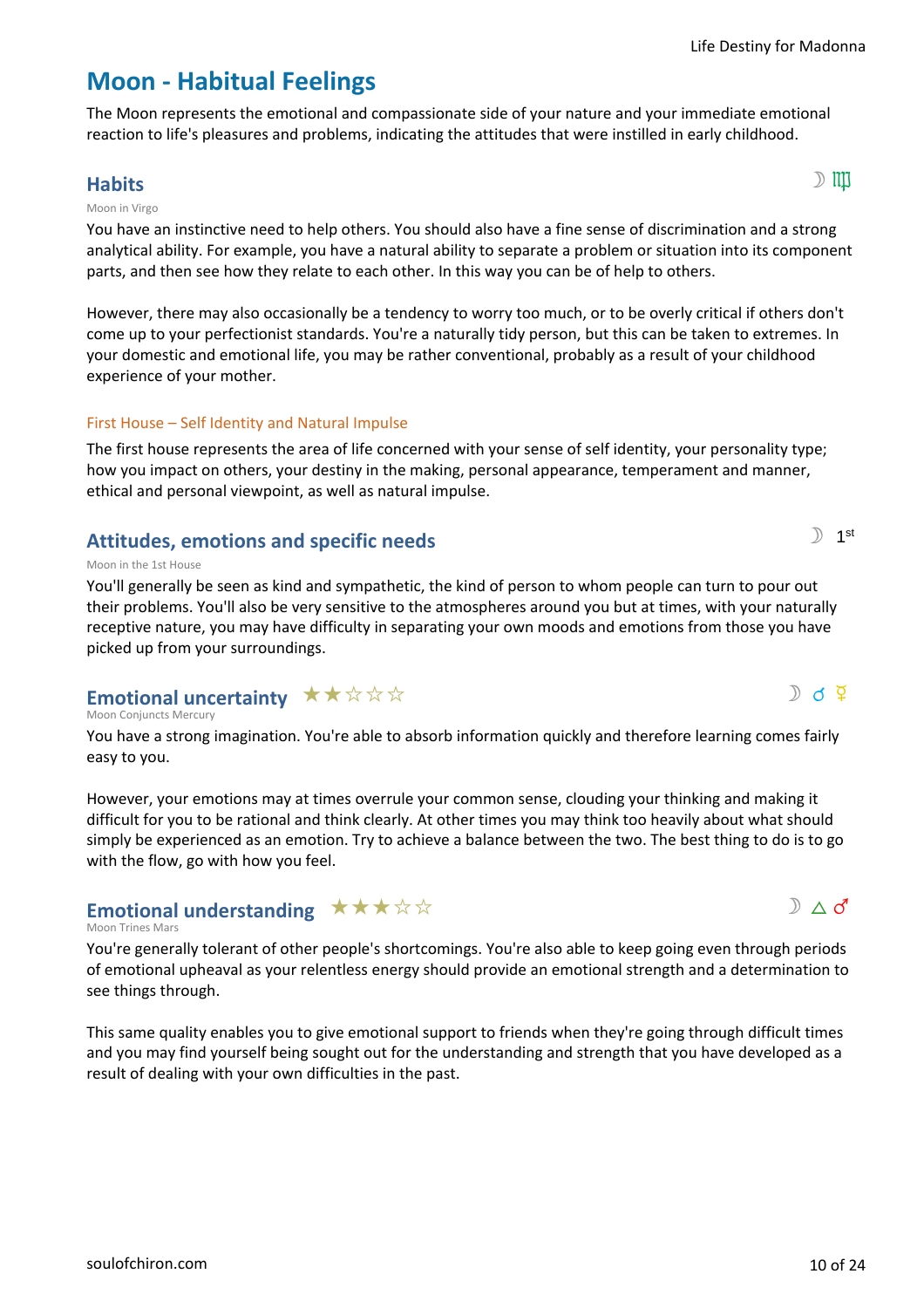### Emotional balance - 'Close One' \*\*\*\*\*

Moon Semisquare Jupiter

Your emotions can occasionally be rather fiery and unstable. There seems to be a conflict between your need for emotional support and sharing, and a need for independence. The end result of this conflict is that you often swing between feelings of dependence and independence, enthusiasm and depression. At times you may also have some difficulty in balancing your personal responsibilities with your professional ambitions, causing conflict within yourself and with those closest to you.

Your sympathy and understanding makes you generous towards others, but you may also occasionally be overly extravagant, spending money that you don't have, or buying on credit in anticipation of what's to come. In order to avoid getting into difficulties, you need to apply strict financial controls to yourself or at the very least, try to follow a sensible budget.

### Emotional expression  $\star \forall x \forall x$

Moon Squares Saturn

You may occasionally have a tendency to place duty and responsibility before your emotional needs. It may be that in your childhood not enough attention was given to your emotional needs, leaving you feeling that they are unimportant, or that they should be sacrificed to more practical concerns.

Perhaps you experienced your parents as being very critical or detached, or perhaps one or both of them was not there at all. As you grow older you'll learn to make your own criticisms of yourself and not take the opinions of others too much to heart. It's therefore important that you find some way of expressing yourself emotionally, and learn to listen to your heart as well as your head.

#### Moon Semisextile Uranus **Acting intuitively ★★★☆☆**

You have the need for a considerable degree of freedom in your personal and emotional life. However, this need for freedom and independence does not combine well with your need for security. You may therefore occasionally break up secure and stable situations to seek out new experiences. This may not be too much of a problem for you but those close to you may find it difficult to understand.

You have a strong intuition and much of your knowledge comes through sudden insights that seem to come from deep within yourself, rather than as the result of logical analysis.



Life Destiny for Madonna



 $D \times H$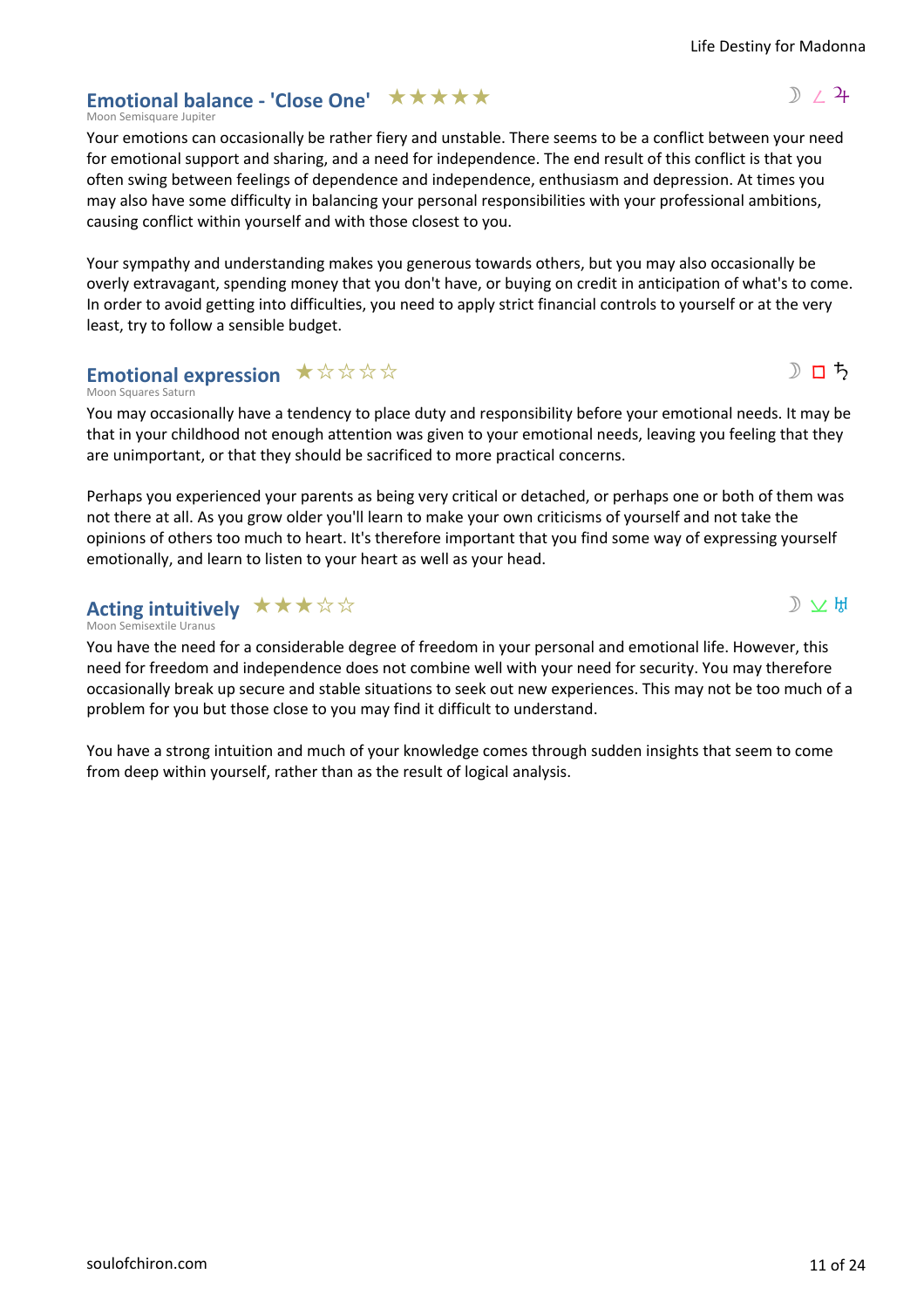### **Mercury - Mind-set**

Mercury represents your communication skills and the way you think and receive information from others.

### **Mentality**  $\frac{Q}{Q}$  iii)

#### Mercury in Virgo

Your mind is both practical and analytical. You're able to evaluate any issue or idea, reducing it to its component parts and seeing how all the parts fit together. This gives you an excellent managerial ability and an incisive intellect which, given time, can find the solution to any problem. This ability applies more to practical and material matters rather than emotional ones.

You have a strong critical ability, able to see the flaws and errors of logic in an opponent's arguments. You can, however, be over-critical and impatient with anyone whose thinking and ideas are more intuitively or emotionally oriented. Your nerves are highly strung and you'll therefore probably need to carry out some form of relaxation to prevent this taking its toll on your body.

### Twelfth House – Surrender and Seclusion

The twelfth house represents surrendering to forces that are beyond your control, a higher power or ideal, greater self-understanding and spiritual goals. Institutions such as hospitals and prisons, where many people end up if the self-surrender described above is overdone, or made to the wrong ideals.

### **Communication skills**

Mercury in the 12th House

You may occasionally find that you're influenced by irrational or disturbing thoughts rising up from the depths of your mind, resulting in panic attacks or the feeling that you are not always in control. However, whilst the unconscious is the dumping ground for experiences we would rather forget, and feelings we would rather not admit to, it can also be the source of creative imagination and inspiration.

You'll need to find some way of exploring your unconscious through meditation or psychotherapy. In this way you can bring to the surface the memories of unpleasant experiences so that they can be examined and dealt with. Clearing away accumulated psychic or emotional rubbish in this way will help you to gain control of your own thought processes and enable you to make creative use of your psychic sensitivity and powerful imagination.

### **Training**  $\star$  $\forall$  $\forall$  $\forall$  $\forall$   $\forall$

Mercury Sextiles Neptune

You have a sensitive and intuitive mind, often sensing and seeing things that others may miss. You have a strong imagination with thoughts that can be inspired, but you don't generally waste time in daydreaming, as the ideas that come to you have to stand the test of reason. You're idealistic, but not unrealistic.

You need to plan some kind of goal to follow and possibly get into higher education in order to make the most of your imagination and understanding and open your mind to limitless possibilities; some formal training or discipline is needed.

 $\overline{2}$  12<sup>th</sup>

 $\frac{1}{2}$   $\star$   $\frac{1}{2}$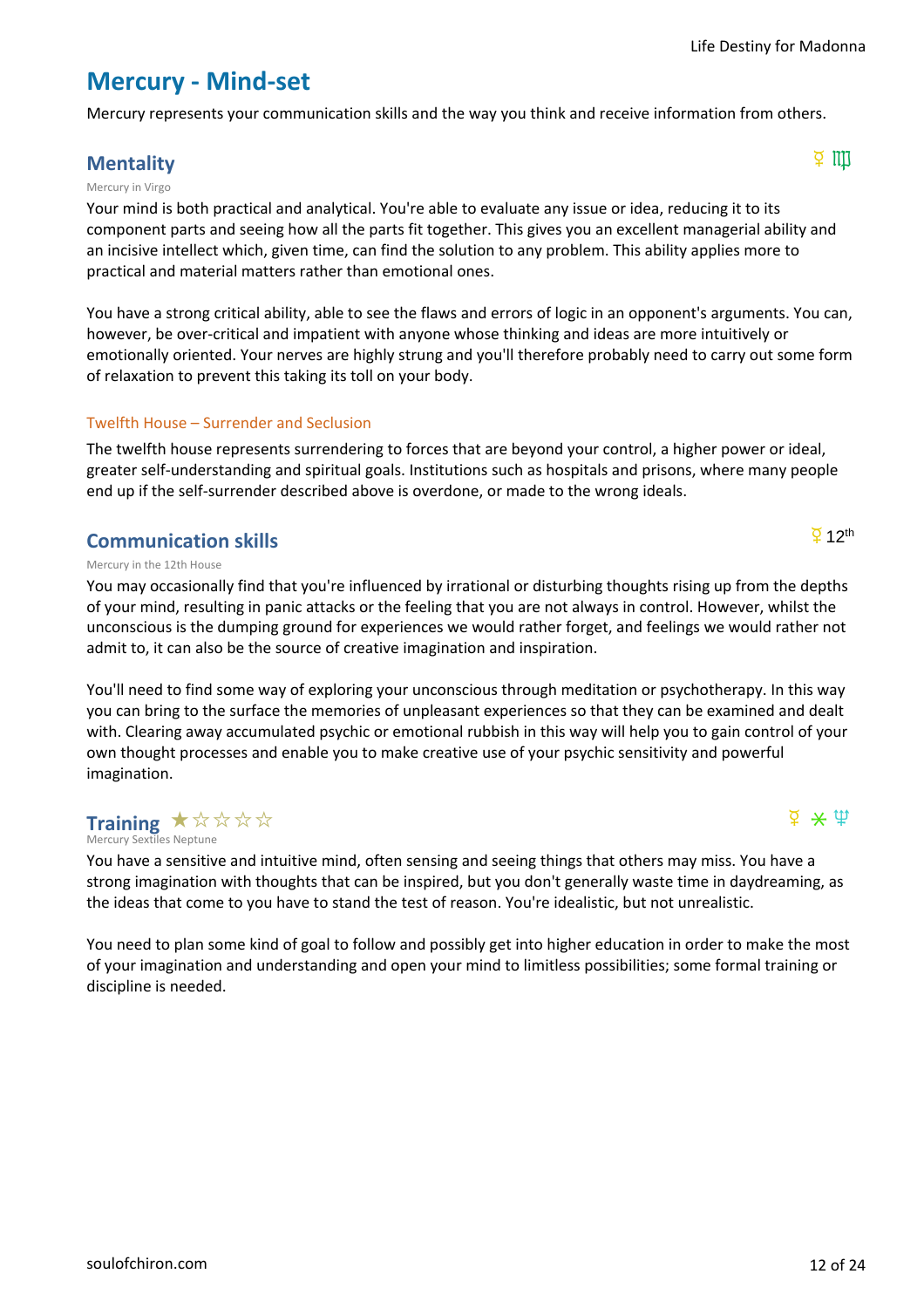#### Mercury Conjuncts Pluto **Intensity ★★★☆☆**

### $\Psi$  ለ  $\Psi$

 $\Phi$  d AS

Your mind has a deep, intense and penetrating quality that would suit you for any kind of investigative work, or work that requires concentration and attention to detail. Not satisfied with the obvious or superficial, you try to understand the deeper meaning to any subject or issue that you're studying.

You also have strong beliefs and when you have made up your mind on something you have a conviction and power that others will find difficult to challenge, even if they feel you're wrong.

You may have to learn to rise above deep feelings of anger or resentment towards those who have crossed you or who oppose your ideas. Instead of seeking revenge, why not channel this strong desire to hit back into more positive ends.

### Thoughtfulness - 'Close One' ★★★★☆

Mercury Conjuncts Ascendant

The pace of life and communications with others should be extremely busy over the next few days. Expect more letters, phone calls and visits than usual. Travel is also likely and all business and financial negotiations should proceed smoothly and to your advantage.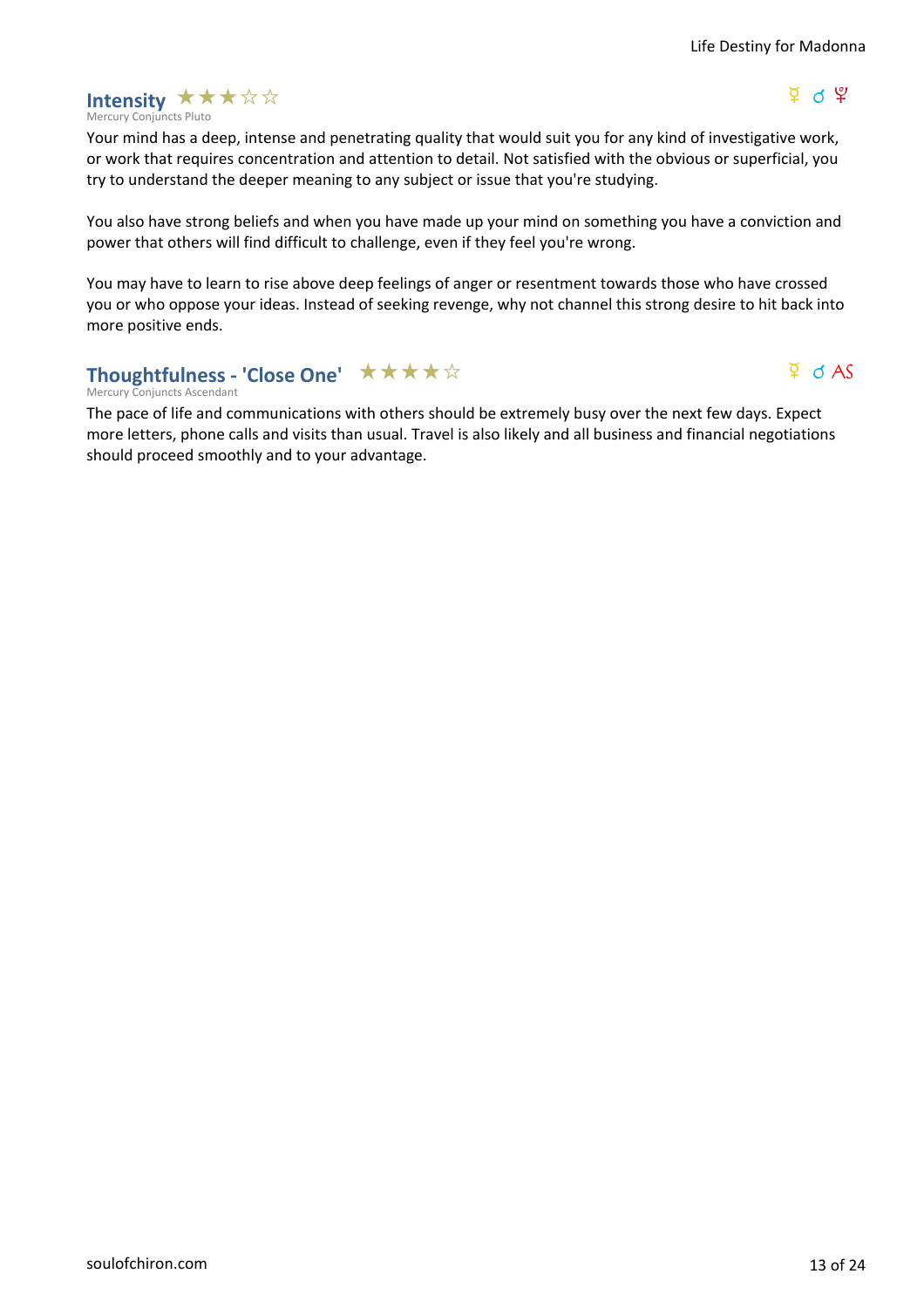### **Venus – Love and Money**

Venus represents much of what makes life worth living, how you express your emotions within love, marriage and other personal relationships, indicating what you attract, your attitude towards money, possessions and your aesthetic values.

### **Capacity for love**  $\qquad \qquad$   $\qquad \qquad$   $\qquad \qquad$   $\qquad \qquad$   $\qquad \qquad$   $\qquad \qquad$   $\qquad \qquad$   $\qquad \qquad$   $\qquad \qquad$   $\qquad \qquad$   $\qquad \qquad$   $\qquad \qquad$   $\qquad \qquad$   $\qquad \qquad$   $\qquad \qquad$   $\qquad \qquad$   $\qquad \qquad$   $\qquad \qquad$   $\qquad$   $\qquad$   $\qquad \qquad$   $\qquad$   $\qquad$   $\qquad$

#### Venus in Leo

You need to feel a sense of pride in yourself and in those closest to you. The worst thing anyone can do to you is to hurt that pride, and you'll probably find it very difficult to forgive anyone who does. However, in close relationships there's a desire to be the one in control. Take care that this doesn't turn into a tendency to dominate.

### Eleventh House - Hopes and Wishes

The eleventh house represents where you most look to the future, your hopes and wishes, your friends, how you act in group situations and the kinds of groups to which you are attracted to and ultimately belong.

### **Love and what you value most**

#### Venus in the 11th House

You enjoy being surrounded by friends and loved ones. This placing gives you a sense of ease and charm in social gatherings. Many of your friendships and relationships will be formed as the result of being part of a group or association through which you can share your mutual interests. For you, a meaningful relation-ship must be based on mutual respect and genuine friendship, in which the two of you help each other to grow and become more than you already are.

### Self indulgence  $\star\star\star\star\star$

Venus Squares Jupiter

You may at times give in to self-indulgence, especially when difficulties give you the excuse to neglect duties and responsibilities. In any case, you don't like to be hemmed in by responsibilities. You'll expect a partner to allow you personal freedom, but you may not be too generous in extending the same rights to them.

#### Venus Squares Neptune **Unrealistic expectations - 'Close One'** ★★★★☆

You can be overly idealistic in your approach to relationships. There may also be times when you'll expect your partner to accept you with all your faults, without a word of complaint on their part or any effort to change on yours.

Very few people, except perhaps a saint, can measure up to the high expectations you set for a relationship. When things start to fall apart, you'll probably not even notice that anything's wrong until the whole thing dissolves away before your eyes.

There may also be times when you may find yourself led into actions that you later regret. This is particularly true in financial matters, so you must make sure that all your dealings are open and above board. Although some people seem to be able to get away with murder, anything shady or underhand will almost inevitably work out badly for you.

 $9.11<sup>th</sup>$ 

 $9 \sqrt{1}$ 

### $\Omega$   $\Box$   $\oplus$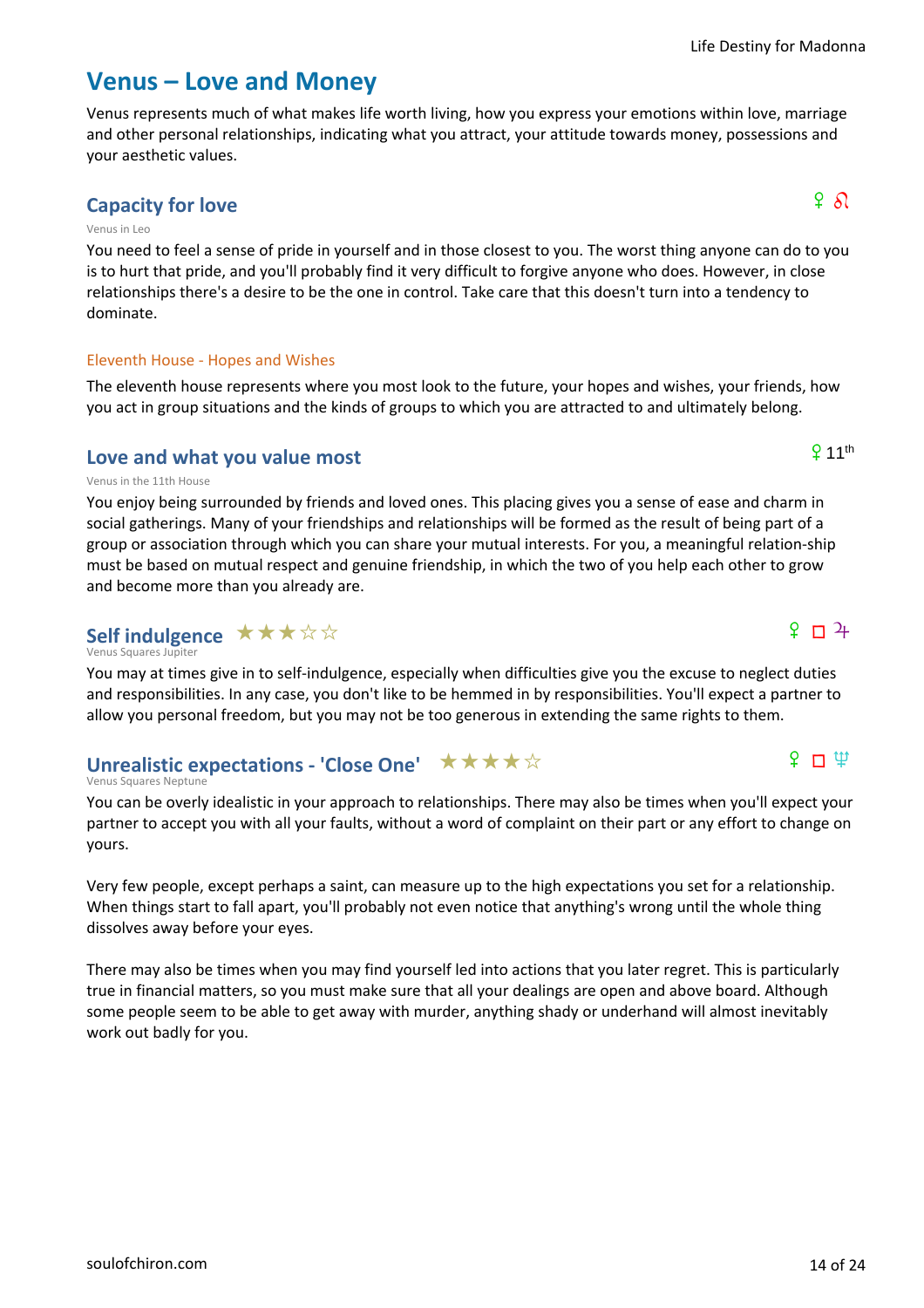### Love with attitude **★★★☆☆**

### $f \vee g$

Venus Semisextile Pluto

You have strong ideas concerning love and relationships. You feel that a relationship must be based on mutual understanding, with a spiritual quality if it's to survive. You're prepared to make sacrifices for your partner, provided that they're prepared to do the same for you.

You have a need to be able to communicate on a deep level and to express your innermost hopes and fears, needs and desires. Any relationship in which you feel this isn't possible you'll probably come to regard as superficial and not worth continuing.

Your personal magnetism is charged with a charismatic quality that makes others aware that you have hidden depths beneath the surface, which they find incredibly attractive.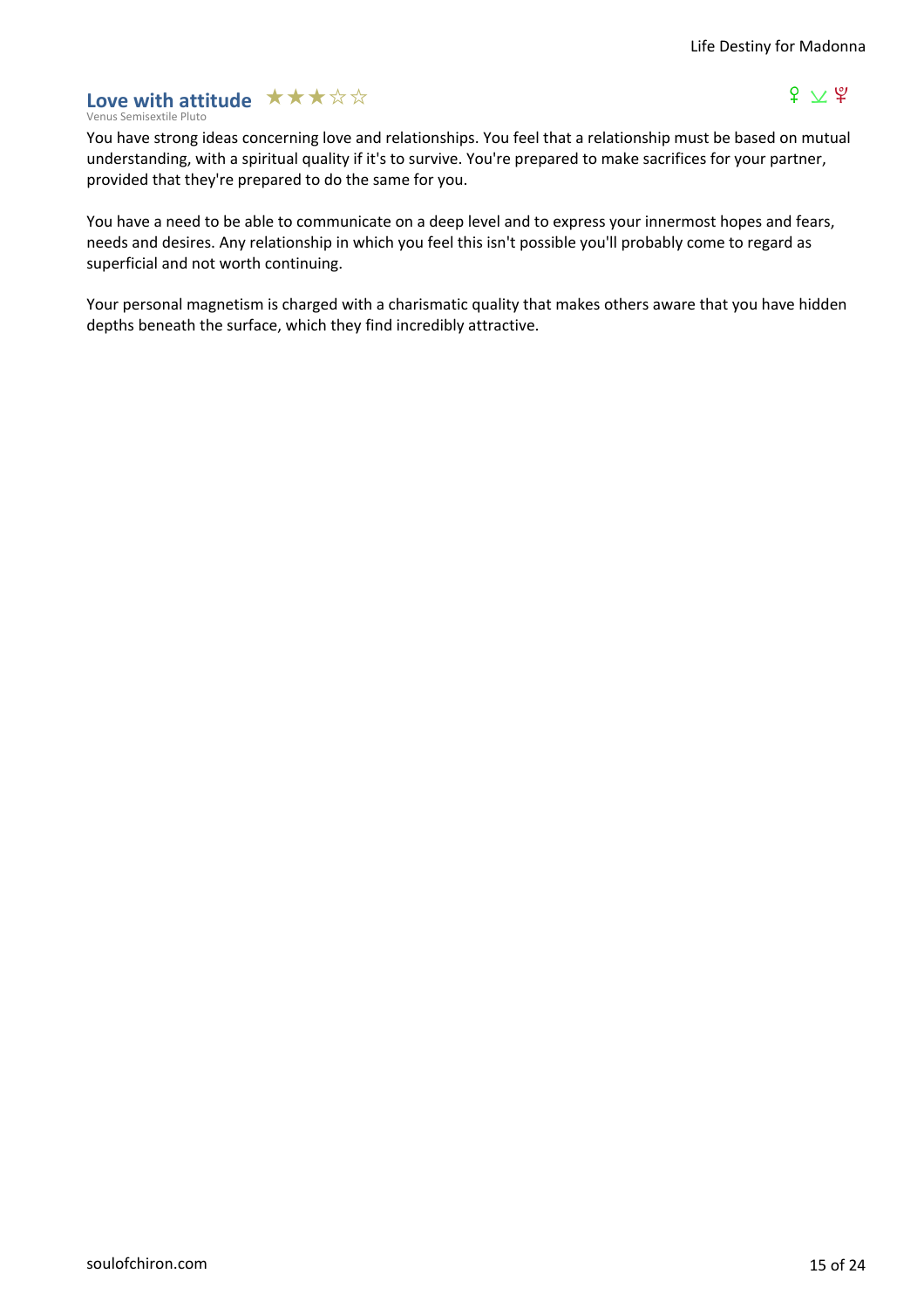$d^{\text{g}}$  gth

 $\sigma$   $\Box$   $\mathbb{H}$ 

### **Mars – Assertion and Sexuality**

Mars represents your drive, action and energy, the lusty nature of your sex drive, stamina, motivation and how aggressively you assert yourself and express your desires.

### **Driving force**  $\sigma' \delta'$

#### Mars in Taurus

You are generally self-assertive, persistent and at times even rather aggressive. A great deal of energy can be directed towards achieving your goals and ambitions, especially material goals, but beware the stubborn refusal to change from a course of action even if it is obviously leading to disaster.

Your temper may be slow to rouse, but when it does, it may be difficult to control. Possessiveness and jealousy will probably need to be controlled. Nevertheless, if expressed positively this placing can give you the capacity for controlled and steady action towards the achievement of your ambitions and dreams.

### Ninth House - Knowledge and Awareness

The ninth house represents your search for knowledge and awareness through travel and higher education plus the law, religion and the use of your higher or more intuitive mental faculties.

### **Stamina and assertiveness**

Mars in the 9th House

You'll put a great deal of energy into travel, study possibly of a philosophical nature and fighting for the rights of others. You could therefore achieve success as a teacher, lawyer or writer.

### **Independence - 'Close One'** ★ ★ ★ ★ ☆

#### Mars Squares Uranus

You possess a need for freedom and independence to the point where it could cause conflicts with others. You possess a high degree of physical and emotional tension that can lead to irritability and impatience and a dislike of any restrictions being placed on your personal freedom.

In spite of this, you're aware of your responsibilities, but at times the conflict between fulfilling your responsibilities and doing your own thing can cause a feeling of frustration and anger that you may end up taking out on those closest to you. Nevertheless, if you can come to terms with these conflicts, you have incredible determination and the energy to accomplish more than most.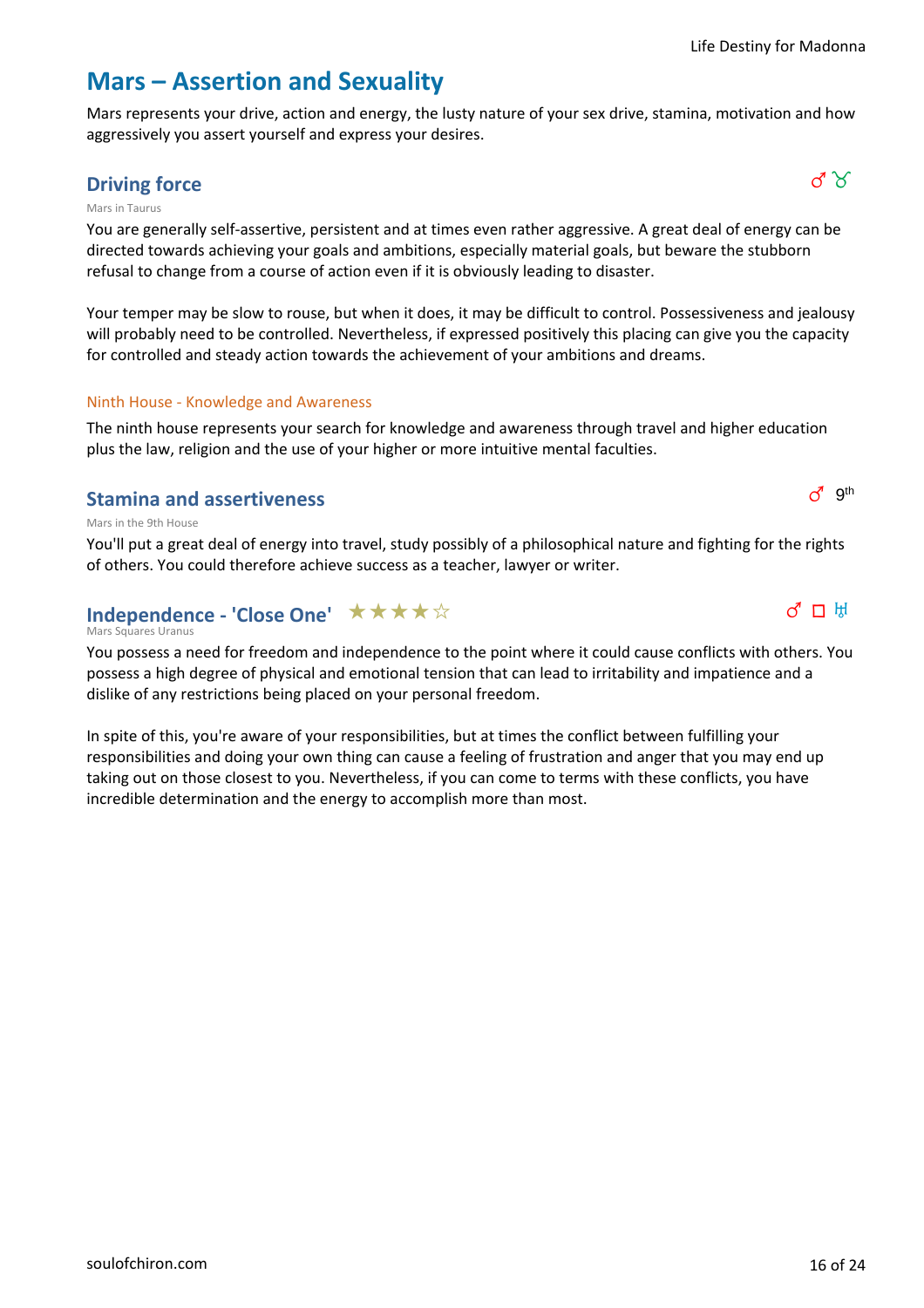# **Jupiter – Expansiveness and Beliefs**

Jupiter represents expansion, your sense of fun, optimism and generosity, indicating your most important beliefs, the opportunities you have for success and encouragement of others.

### **Optimism and understanding** has a set of the set of the set of the set of the set of the set of the set of the set of the set of the set of the set of the set of the set of the set of the set of the set of the set of the

### Jupiter in Libra

Opportunities will come to you as a result of the ability to network, constantly creating new business and personal contacts.

Your view is generally fair and impartial, and you have a strong desire to help those in need, or to do something to help make the world a better place. This desire may remain just that, however, since your diplomatic nature and your ability to see all sides of any issue may stifle the urge to take action.

The same qualities, if you can overcome your indecisiveness, can bring you great success in any field that involves working with, or negotiating on behalf of, the general public. In relationships, you will seek those that in some way broaden your perspective and experience.

### Second House – Resources and Desires

The second house represents possessions, what you own and desire, accumulation of wealth and resources or acquired skills and gifts which give you a sense of value, worth and personal security as well as the way you meet your obligations.

### **Optimism and understanding**

### Jupiter in the 2nd House

You enjoy accumulating life's little luxuries. Although the acquisition of money and possessions will not be too much of a problem through your life, it could be a matter of easy come easy go. You're generous and what you earn could be spent just as quickly so occasionally you'll have to be somewhat discriminating in your generosity and spending.

### Jupiter Conjuncts Neptune **Idealistic**  $\star \star \forall \forall x$

You have a vision of a world united by love and mutual understanding. You would like to see nations working together in a spirit of co-operation. Some people may regard your philosophy as unrealistic, but nevertheless you're sympathetic to groups and individuals who are working toward this end.

[soulofchiron.com](https://soulofchiron.com/) 17 of 24

 $4$  d  $\mathfrak{P}$ 



 $2<sub>+</sub>$  2<sup>nd</sup>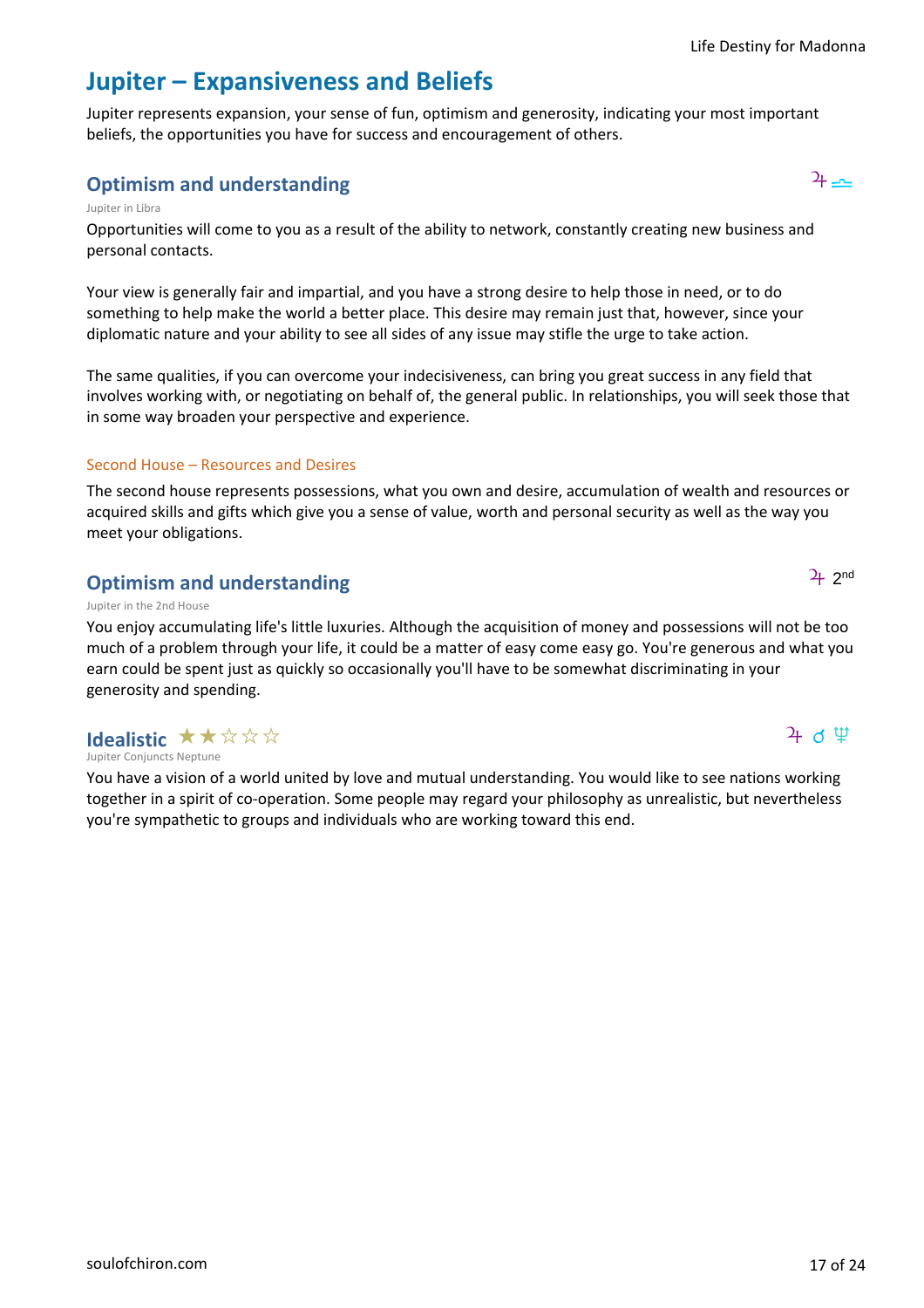# **Saturn – Responsibilities and Strength**

Saturn represents your sense of responsibility and limitation, how you react to setbacks, where you are most fearful and feel insecure; indicating where you will learn the most important lesson of your life which is indicative of your greatest strength.

### challenges **うらん しょうしょう しょうしょう しょうしょう しょうしょう**

### Saturn in Sagittarius

You will be forced to confront your fears and develop your own inner strength in your search for a meaning to life, which will be sought either through travel or wholly within yourself. At some point you'll probably experience disillusion with traditional religion, resulting in either disbelief or a search for deeper and more enduring values.

You may also find it difficult to tether yourself to terra firma for too long, wanting to float away on a sea of freedom. Unfortunately, responsibility catches up with most of us at some point in our lives but you'll probably resent it more than most.

### Fourth House – Belonging and Deep Feelings

The fourth house represents family and cultural conditioning, your sense of belonging, deep inner feelings, desires and habit patterns as well as the experience of your parents, your own home and conditions surrounding you during the second half of life.

### **Setbacks and insecurities**

Saturn in the 4th House

Your early home life may have been experienced as restricting and not very supportive. Perhaps your family was struggling materially as you grew up, or the home environment lacked emotional closeness. This may have been carried through to adulthood; at times leaving you feeling unloved or inadequate in some way.

But your sense of security must be developed from within you. Once developed from within, nothing and no-one can ever take it away. It may take a long time to find, but when found, your sense of security will continue to be solid and enduring.

### **Inspiration ★☆☆☆☆**

Saturn Trines Uranus

You'll generally be able to strike a balance between the need for freedom and an equally strong need for security. You will earn your freedom, and although you have a healthy respect for material things, you will find that as your life goes on you will become increasingly detached from them.

There will be times, however, when you'll abandon projects simply because they have become too boring and too normal. Not only do you have a need to be different, but also the potential to inspire others with your vision and therefore you would be good at teaching or public speaking.

### Saturn Semisquare Neptune **Mixed dreams** ★☆☆☆☆

At times you may feel unable to achieve a sense of real security, feeling that the results of all your efforts can at any moment be washed away by some unforeseen tide of events. Occasionally there's also a conflict between your sense of reality and your dreams and you may therefore swing between being a hard-headed pragmatist and a hopeless dreamer.



ち△ $H$ 

 $\uparrow$  4<sup>th</sup>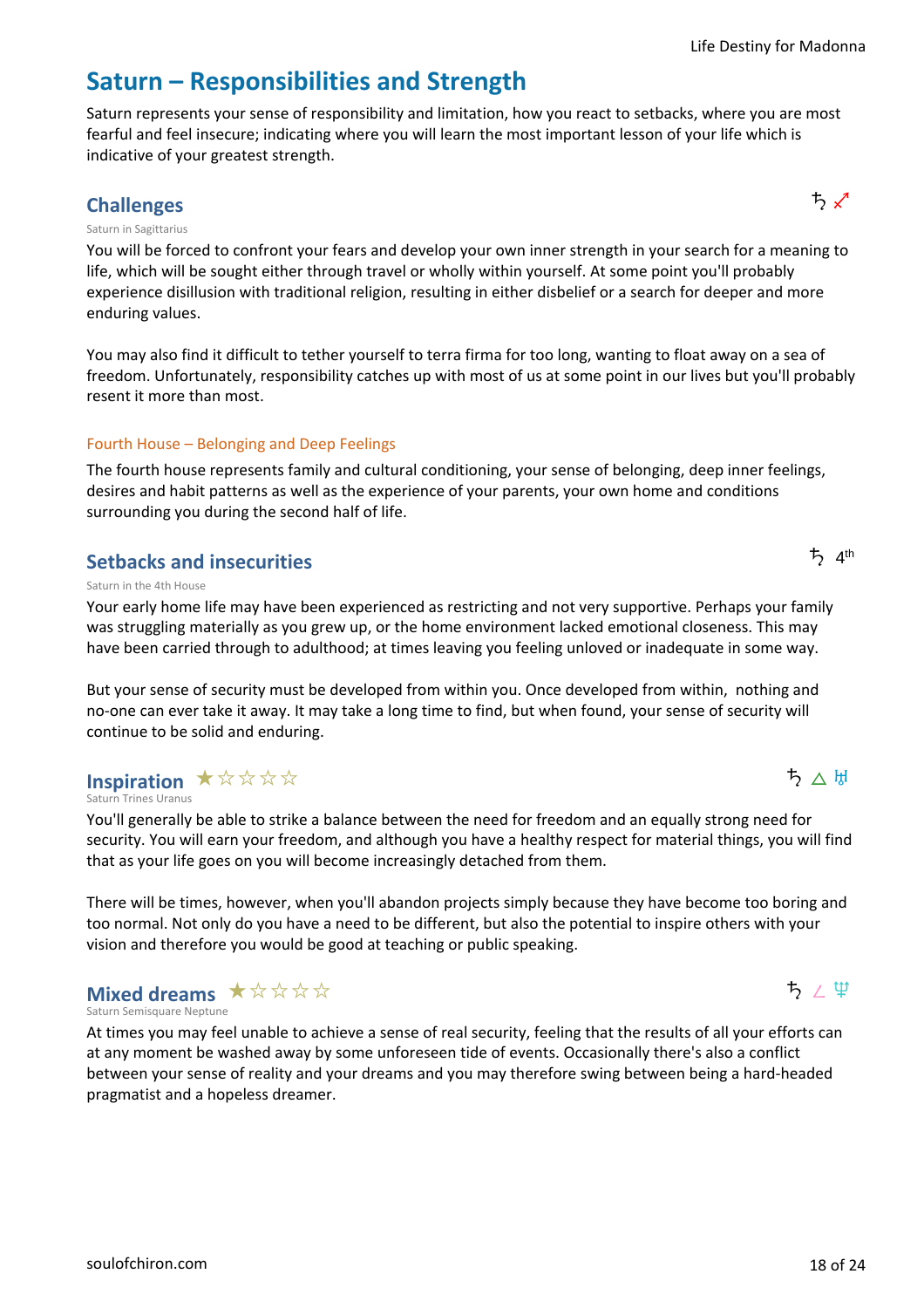$H12<sup>th</sup>$ 

### **Uranus – Originality and New Ideas**

Uranus represents the expression of your need for freedom and independence, the way you choose to experiment with life, new ideas and the motivation behind your future dreams.

### **Independence**  $\mathbb{H} \mathcal{S}$

#### Uranus in Leo

You have a restless need to constantly find new outlets for your creative, dramatic and artistic talents - to show the world that you're an individual who's determined to enjoy life your own way. Routine bores you. Being restless and impulsive you'll enjoy experimenting with life, especially in romance and affairs of the heart, which are likely to end as suddenly as they began.

### Twelfth House – Surrender and Seclusion

The twelfth house represents surrendering to forces that are beyond your control, a higher power or ideal, greater self-understanding and spiritual goals. Institutions such as hospitals and prisons, where many people end up if the self-surrender described above is overdone, or made to the wrong ideals.

### **Individuality**

#### Uranus in the 12th House

You may occasionally find that you unconsciously set yourself up in situations where you have to re-live pain that you have repressed in yourself. Without knowing the real source of these situations, it is all too easy to blame other people. Bringing these buried experiences to consciousness and fully acknowledging the hurt that you feel will release a lot of energy that can be consciously directed to more creative ends.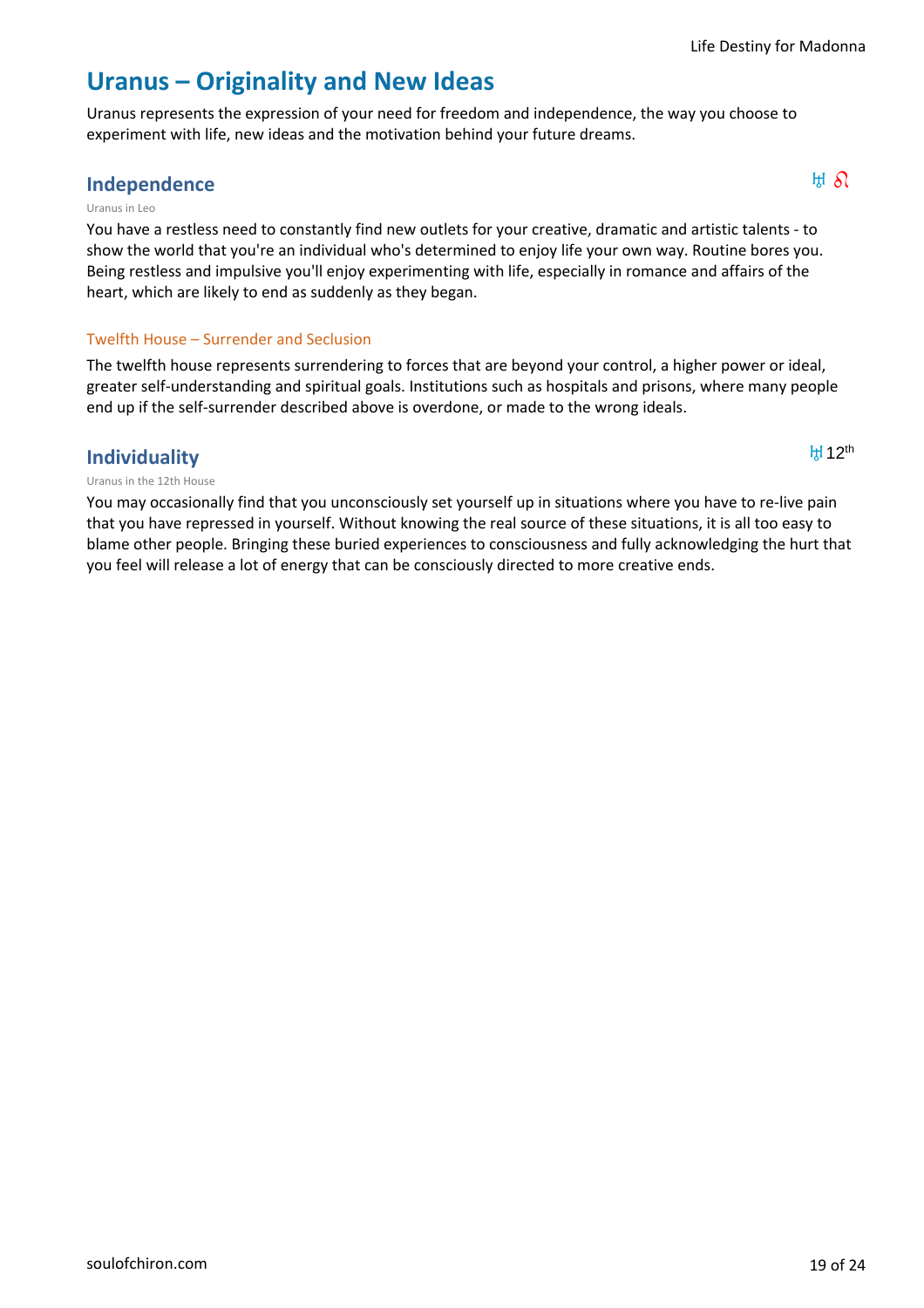$\mathfrak{P}$  3rd

 $\Psi$   $\star$   $\Psi$ 

# **Neptune – Creativity and Imagination**

Neptune represents fashions, impressionability, flair, allure, imagination and inspiration, your spiritual self, dreams, imagination and creative abilities.

### $\textsf{I}$ dealism  $\textsf{I} \mathbb{R}$

### Neptune in Scorpio

Born between 1957-1970 you are part of a permissive generation whose experimentation with sex and drugs invaded everyday life and eroded many traditional family values. This was also the most prominent time of the Cold War, a time of spies and secret surveillance.

### Third House – Adaptability and Mental Ability

The third house represents our relationship to the immediate environment, experiences concerned with communication and learning, intellectual and educational skills and how well you can adapt. Plus the dealings you have with immediate relatives, brothers and sisters if you have any.

### **Intuition and uncertainty**

### Neptune in the 3rd House

You're in tune with your environment, picking up the atmosphere around you. You often get the feeling that you know what's going on beneath the surface and you're usually right. At other times, however, what you feel may be the result of your own confused thinking which makes it difficult to always be certain about what you are picking up.

### Generational influences - 'Close One' ★ ★ ★ ★ ★

#### Neptune Sextiles Pluto

Starting in 1942, and for the next hundred years, everyone born during this time will be affected by the changes taking place in the world's collective psyche. The keynote of this entire period will be the complete transformation of our existing scientific, religious and political belief systems.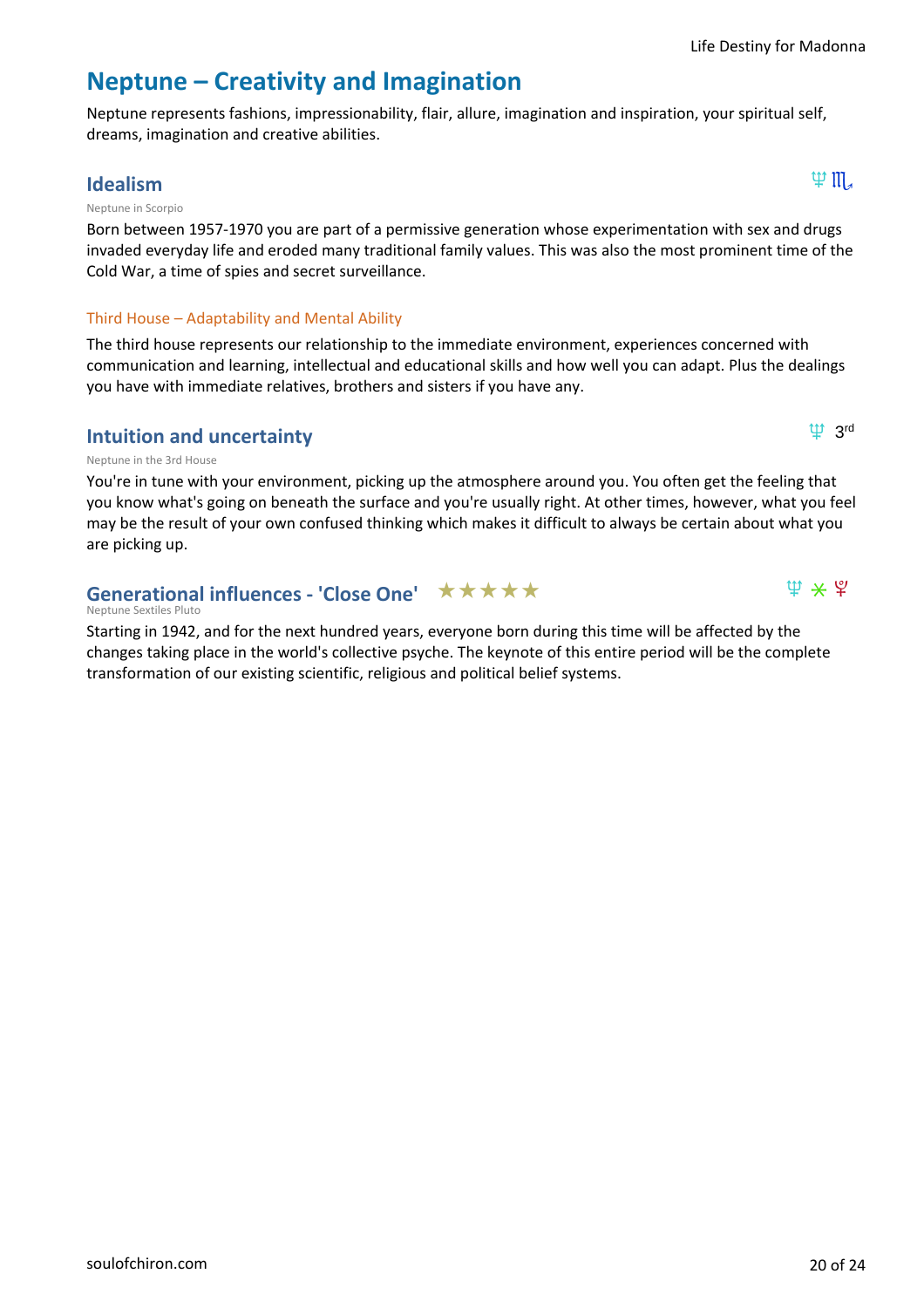$912$ <sup>th</sup>

### **Pluto – Secrets and Obsessions**

Pluto represents trust and abuse of trust, control, obsessions and power struggles. Pluto is the force of intense transformation indicative of the most secretive side of your nature, how you come to terms with and deal with your deepest insecurities.

### **Forces of change**  $\forall$  川

#### Pluto in Virgo

Pluto was in Virgo between 1957-1971. When you were born your generation experienced a time of powerful political forces such as trade unions, unparalleled changes within the health and welfare system, a time of tremendous changes within many work environments due to computers and automation. New developments in birth control led to greater sexual freedom, and experimentation with psychedelic drugs revealed previously unknown levels of consciousness.

### Twelfth House – Surrender and Seclusion

The twelfth house represents surrendering to forces that are beyond your control, a higher power or ideal, greater self-understanding and spiritual goals. Institutions such as hospitals and prisons, where many people end up if the self-surrender described above is overdone, or made to the wrong ideals.

### **Secrets, powerful obsessions**

Pluto in the 12th House

You may suppress inner fears; some of which may have resulted from painful past experiences.

Nevertheless, you will find that you can often make something positive out of a crisis and that each experience makes you stronger and more aware of your inner needs and goals in life.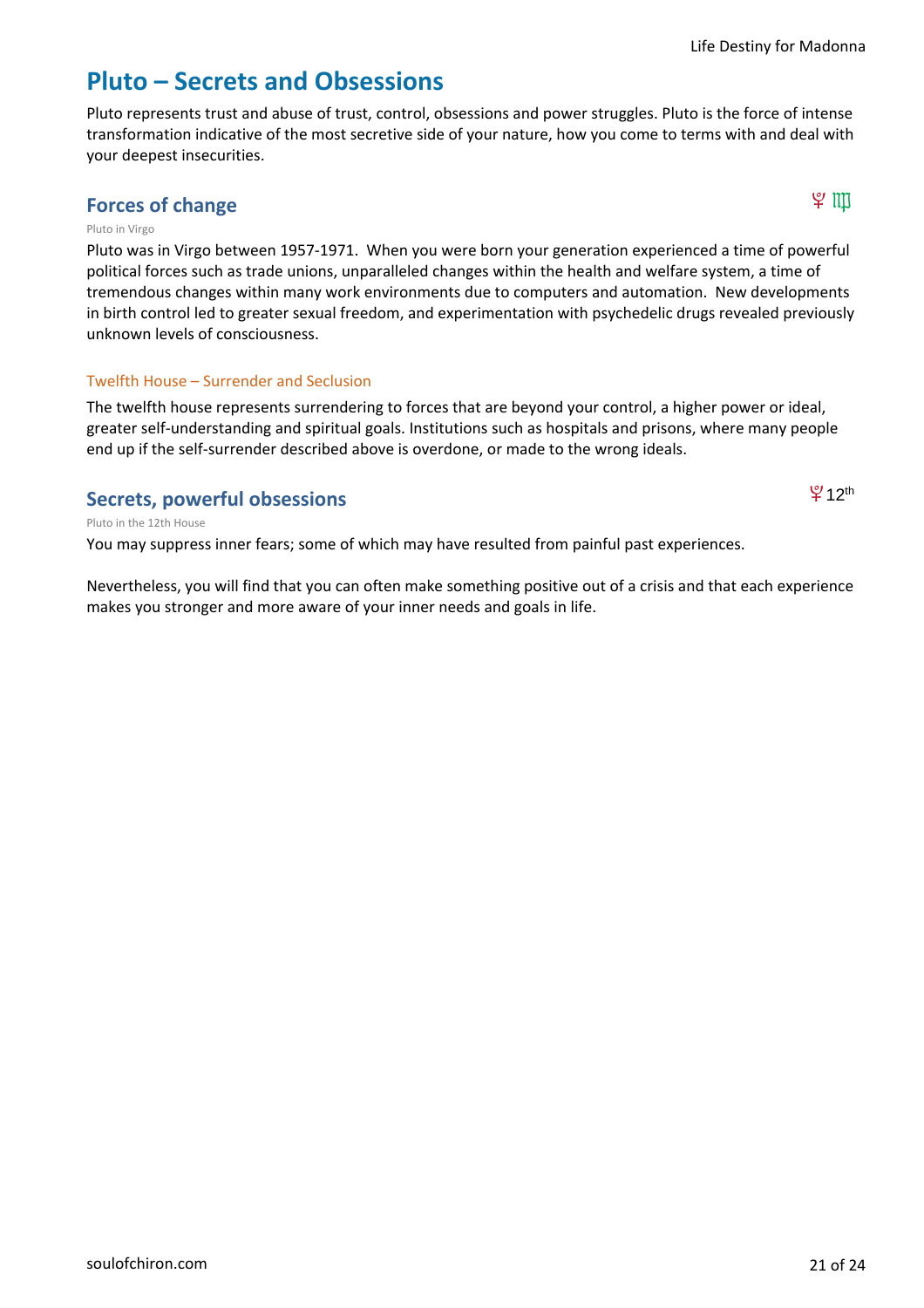### **Midheaven – Reputation and Status**

The Midheaven represents your profession and career what you do to make your mark, indicating your reputation as well as ambition, your potential for achievement and likely status in the world.

### **Career**  $MCI$

Midheaven in Gemini

Always active, you're something of a live wire who enjoys dominating a conversation and putting across your point of view. However, what you say and do will more often than not focus around yourself, rather than others! Ever optimistic, you do have an innate power to make dreams come true and if you can keep excessive nervous energy under control, then a great deal could be achieved throughout your life.

### **Nodes – Life's Journey**

The Nodes are indicators of your development and progress. Growth occurs when the instinctive reactions of the South Node is resisted, and instead you incorporate qualities of the North Node into the future.

### **Future growth**  $\partial_{\theta}$

North Node in Libra

South Node in Aries

You should try and get on better with others, be more sensitive to their needs and give them a chance to make their own decisions.

### **Developing experience**  $\mathcal{C}$

Learn the difference between control and caring. Concentrate more on your own interests.

Program & Text Copyright ©2019 Stardm Ltd

### **MORE PERSONAL ASTROLOGY READINGS**

### **RELATIONSHIPS**

### **SOUL MATES**

How to improve your relationship! - Identifies the positive qualities you share in order to achieve more happiness together.

### **STAR LOVERS**

Secrets of a better relationship - How you feel about each other, the way to make a success of being together.

### **RELATIONSHIP SUCCESS**

How you behave towards each other - What you need to know and understand about how you attract your partner and keep them.

### **RELATIONSHIP REALITY**

The connection you have created together - Find out the reality of becoming a couple as you grow into a long term relationship.

### **INTIMATE LOVERS**

Improve your love-making styles - Gain confidence in your ability to improve your love-making - creating special moments of pleasure together.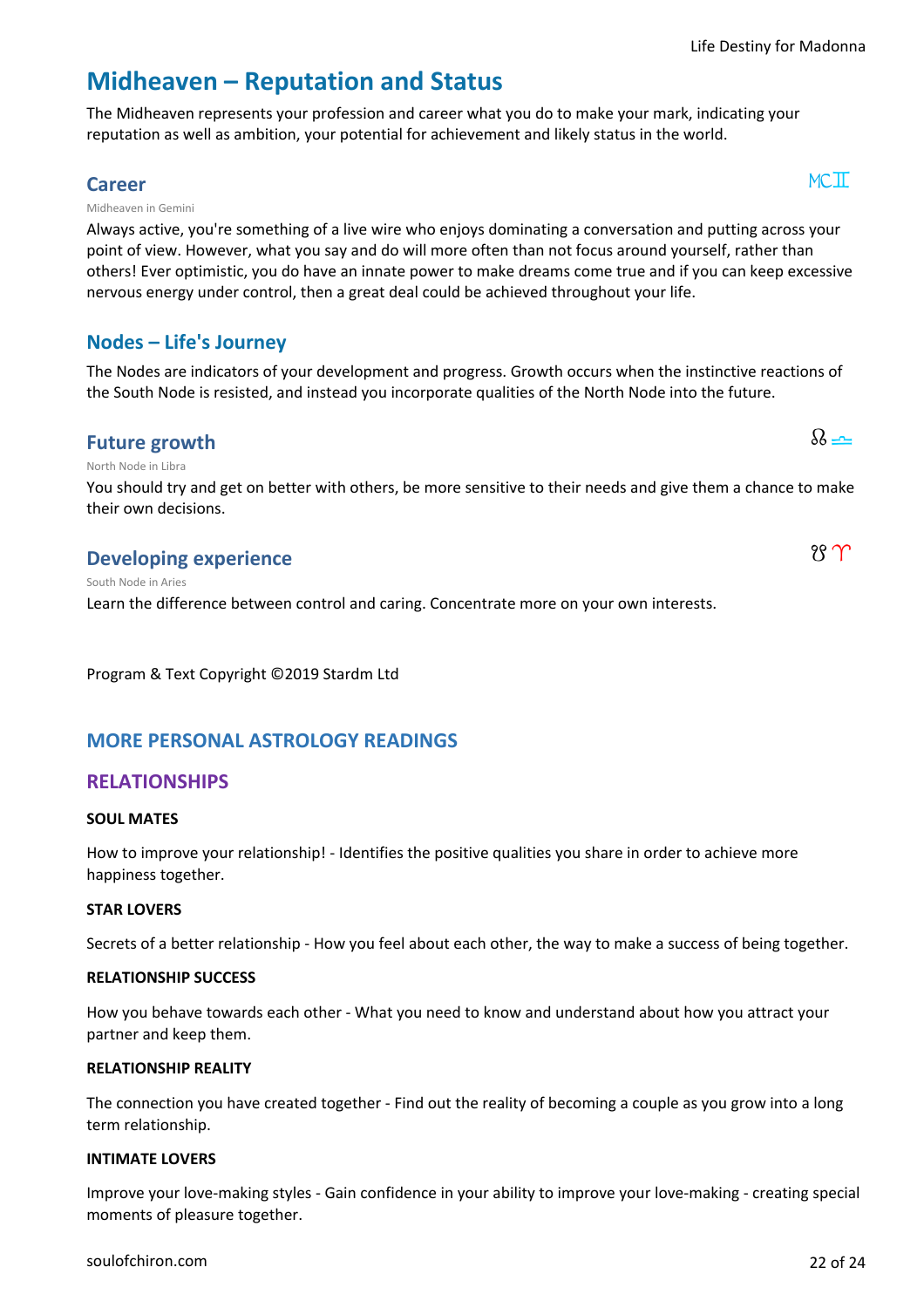### **PROFILES**

#### **CAREER ANALYSIS**

Upcoming goals and objectives - Qualities that influence your professional working life and potential success.

#### **CHILD REPORT**

Gaining confidence for the future! Understand and track development of talent in a self-assured way.

#### **LIFE DESTINY**

Reaching full potential - How you instinctively behave and react to important situations. Understand and track development of talent in a self-assured way.

#### **PERSONAL OUTLOOK**

All about attitude and commitment - Gain a deeper understanding of motivations, challenges and strengths.

#### **SOUL PROFILE**

Revealing life's purpose - Single-mindedness, desire, talent, sensitivity and future possibilities.

### **FORECASTS**

#### **LIFE FORECAST**

Monthly interpretations describe your personal thoughts, feelings and desires. Long-term interpretations indicate important life changing events.

#### **RELATIONSHIP FORECAST**

Discover when you are most likely to find love, if a relationship will stand the test of time or an existing relationship can deepen, be strengthened or revived.

#### **FORECASTER**

Identify when to make decisions - Important opportunities, a changing relationship, job or home. Learn to rely on your choices.

#### **PREDICTOR**

How you change, grow and develop - Make use of your most positive characteristics during the promising time periods indicated.

#### **LIFE STAGES**

Personal development - Make the most of events and encounters. Discover what triggers your powers of persuasion and progress?

### **LOVE AND ROMANCE**

### **LOVE-LIFE FORECAST**

A guide to successful dating - Important dates for romantic or social activity, details the best times for love during the coming year**.**

#### **RELATIONSHIP SUCCESS**

How you behave as a partner - What you need to know and understand about how to attract a partner and keep them.

### **INTIMATE LOVER**

Improve your love-making style - Gain confidence in your ability to improve your love-making - creating special